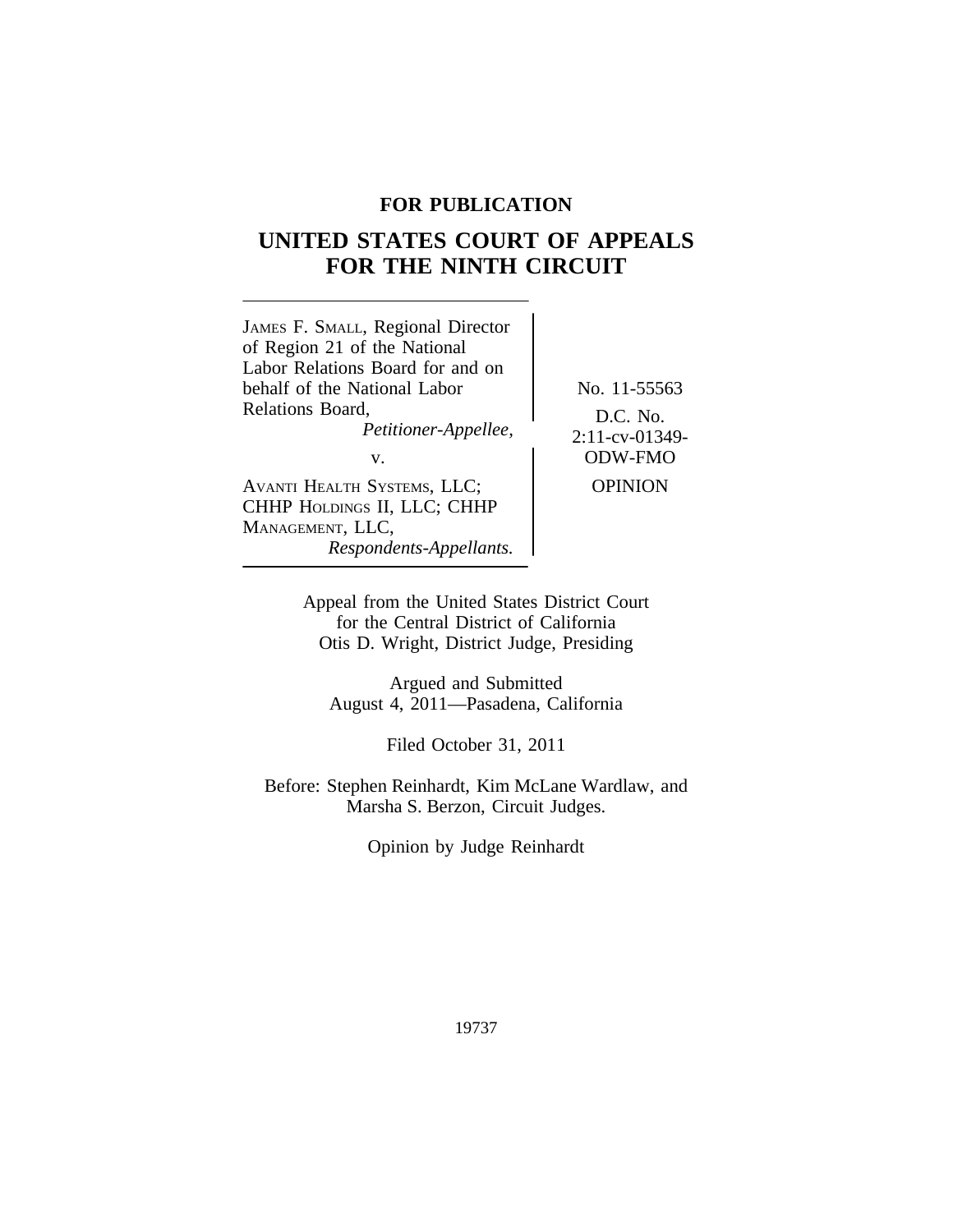#### **COUNSEL**

Richard W. Kopenhefer and Valerie E. Alter, Sheppard Mullin Richter & Hampton LLP, Los Angeles, California, for the respondents-appellants.

Lafe E. Solomon, Acting General Counsel, Judith I. Katz, Assistant General Counsel, Celeste J. Mattina, Acting Deputy General Counsel, Steven L. Sokolow, Deputy Assistant General Counsel, Barry J. Kearney, Associate General Counsel, and Richard J. Lussier, Senior Attorney, National Labor Relations Board, Washington, D.C., for the petitioner-appellee.

#### **OPINION**

REINHARDT, Circuit Judge:

## **I.**

In March 2010, Karykeion Inc. sold Community Hospital to CHHP.**<sup>1</sup>** Three days after the sale became final, CHHP took over ownership of Community. CHHP refused, however, to recognize or bargain with the California Nurses Association, the union that had represented the registered nurses at Community under Karykeion's ownership. James Small, Regional Director of Region 21 of the National Labor Relations Board (the "Director"), sought preliminary injunctive relief in the district court pursuant to § 10(j) of the National Labor Relations Act (NLRA). The Director alleged that CHHP was a successor employer to Karykeion and that a majority of CHHP's registered nurses had been members of the California Nurses Association under Karykeion. The Director therefore alleged that CHHP's continuing failure to bargain in good

<sup>&</sup>lt;sup>1</sup>We refer to the defendants, Avanti Health Systems, LLC, CHHP Holdings II, LLC, and CHHP Management, LLC, collectively as CHHP.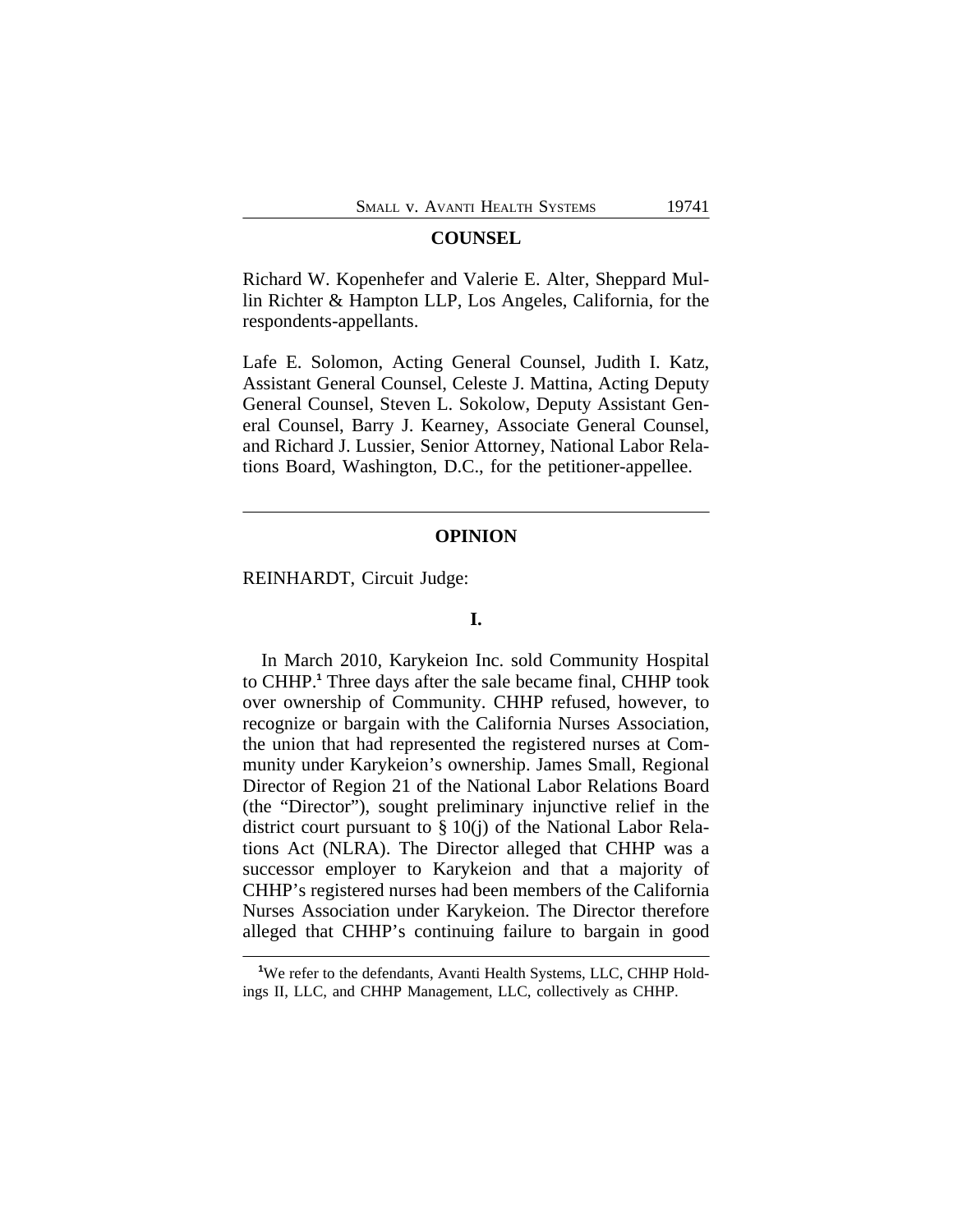faith with the chosen representative of its employees violated  $\S$ § 8 (a)(1) & 8 (a)(5) of the NLRA.

The district court granted the Director's § 10(j) petition and issued a preliminary injunction. It applied the test established by the Supreme Court in *Winter v. Natural Resources Defense Council*, 555 U.S. 7 (2008), and held that the Director had established a likelihood of success on the merits and a likelihood of irreparable harm, that the balance of equities tipped in the Director's favor, and that the public interest favored the issuance of the injunction. *See id.* at 20. We conclude that the district court did not abuse its discretion in issuing the preliminary injunction and therefore affirm its order.

## **II.**

#### **A.**

Community Hospital of Huntington Park ("Community") is an acute-care hospital located in Huntington Park, California. Until March 2010, Community was owned by Karykeion, Inc. From 2004 to the end of Karykeion's ownership, registered nurses ("RNs") at Community were represented by the California Nurses Association ("CNA" or "union"). The most recent collective bargaining agreement ("CBA") between Karykeion and the CNA was to be effective from January 1, 2007 to June 30, 2010. In September 2008, Karykeion filed for bankruptcy protection, and attempted to sell Community. CHHP**<sup>2</sup>** sought to buy Community from Karykeion, but required Karykeion to reject the CBA with the CNA before any sale was completed. CHHP also required Karykeion to reject its CBA with the Service Employees International Union ("SEIU"), which represented janitorial employees at Community.

**<sup>2</sup>**Avanti Health Systems, LLC formed CHHP Holdings II, LLC to purchase Community Hospital and CHHP Management to manage the hospital.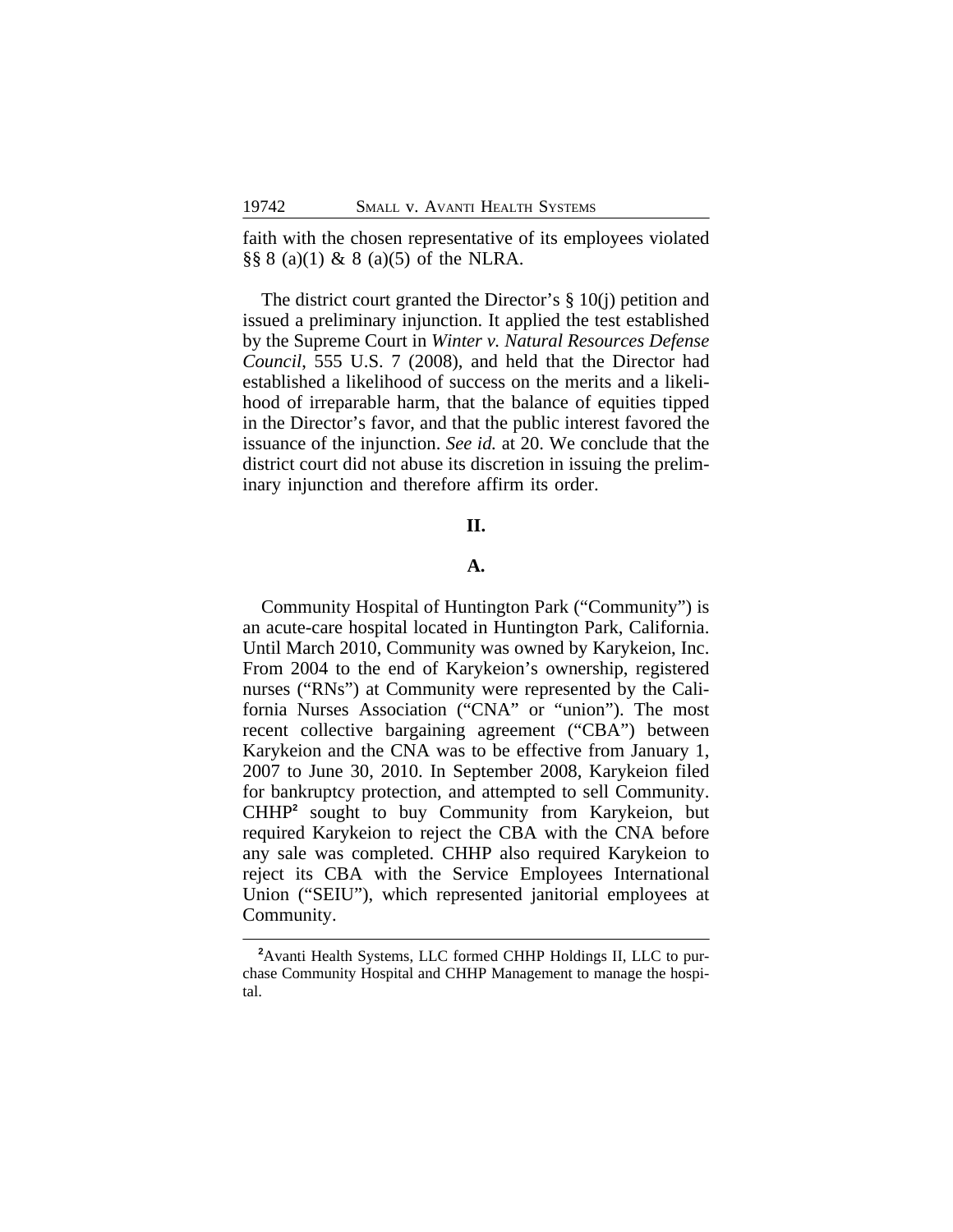On March 6, 2010, while CHHP was negotiating with Karykeion over the sale of Community, Dinorah Williams, a labor representative from the CNA, sent a letter to CHHP. The letter asserted that CHHP would be a successor employer to Karykeion and would thus be required to recognize and bargain with the CNA. Williams later declared that the union had been told by Daniel Ansel, Karykeion's CFO and Chief Restructuring Officer, that "Avanti didn't want the Union no matter what" and that "Avanti would do whatever was necessary to make  $\lceil \cdot \rceil$  sure they didn't have the Union." Ansel told Williams that CHHP "would only agree to buy the hospital if there wasn't a union."

On March 15, 2010, the bankruptcy court granted Karykeion's motion to reject the CBA between Karykeion and the CNA. The hospital's assets were put up for sale at a public auction and CHHP purchased Community on March 23rd. CHHP was not required to assume the CBA. On March 26th, CHHP officially took control of Community. Araceli Lonergan, Community's CEO, declared that "[t]he new staff . . . began working effective Friday, March 26, 2010, three days after the sale was finalized." Steven Lopez, Avanti's CFO agreed, and averred that he believed that Community was "fully staffed" on that date.**<sup>3</sup>** Although CHHP did reduce Community's staffing levels, Lopez declared that CHHP "didn't make any major operational changes" when it took over Community, and Community continued "to provide the same health care services."

On March 26th, Lopez met with Richard Kopenhefer, CHHP's labor counsel, and together they undertook efforts to determine whether CHHP was a successor employer to Karykeion and thus obligated to bargain with the CNA. They concluded that the CNA did not represent a majority of its RNs and refused to recognize the CNA or to bargain with it.

**<sup>3</sup>**Lopez also declared, however, that he believed that CHHP's workforce was not "stabilized" until mid-May, 2010.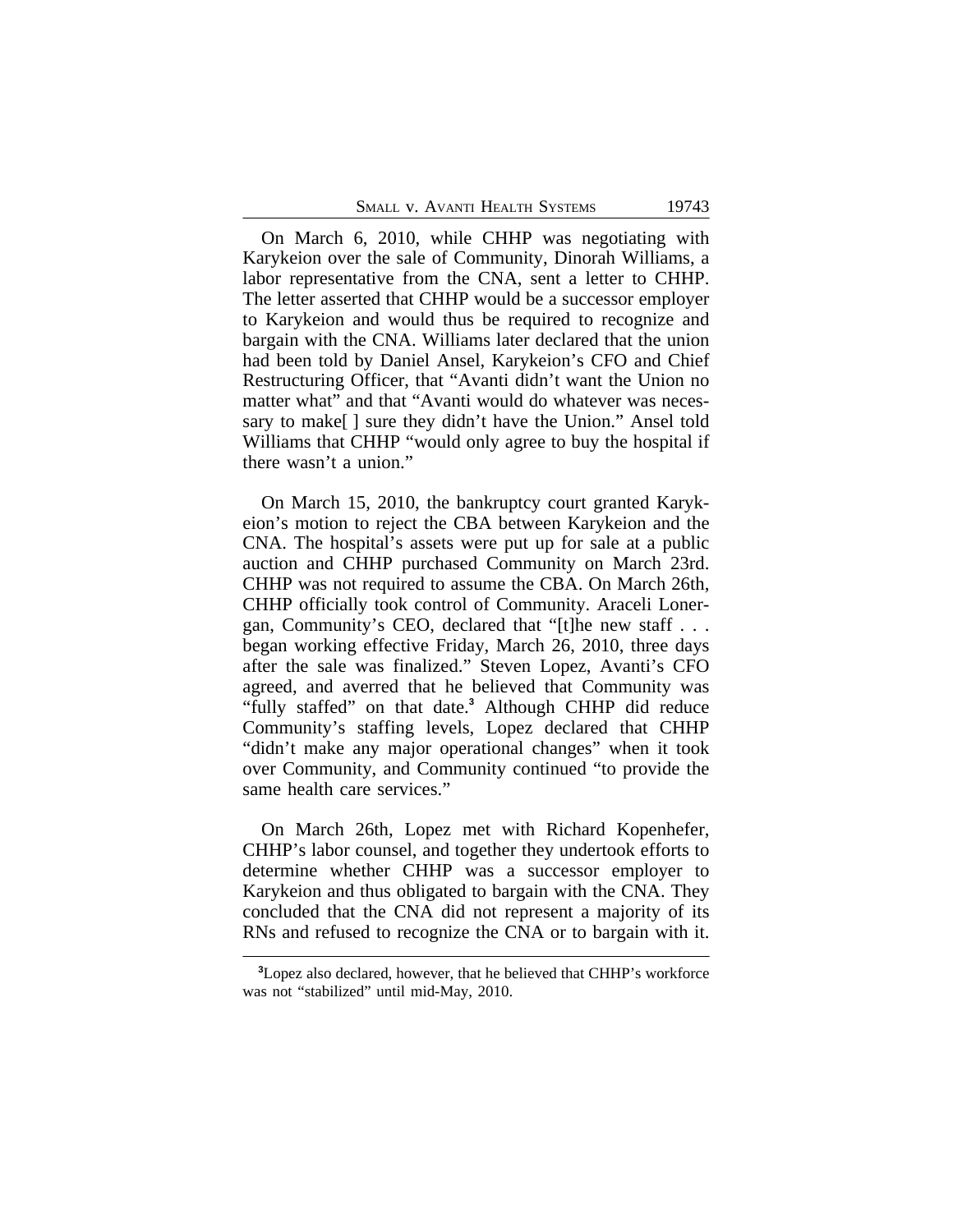The Director disputes CHHP's calculations. On Karykeion's March 25th "Employee Register," every RN is marked with a "union code designation," indicating membership in the CNA. The Director compared this Employee Register to CHHP's payroll for the period from March 26th to April 4th, which shows that CHHP employed a total of 47 RNs. After comparing Karykeion's Register to CHHP's payroll, the Director identified 30 CHHP RNs who were part of the CNA bargaining unit at Karykeion. The Director thus calculated the union incumbency rate as 63.8% (30/47).

**B.**

On December 1, 2010, the CNA filed a charge with the National Labor Relations Board (the "Board" or the "NLRB") against CHHP alleging violations of  $\S$ §  $8(a)(1)$ , (3) and (5) of the NLRA. 29 U.S.C. § 158(a)(1), (3) and (5). On December 27, the Acting General Counsel of the NLRB filed a complaint against CHHP alleging violations of  $\S\S 8(a)(1)$  and (5) of the NLRA. Section  $8(a)(1)$  makes it unlawful for an employer "to interfere with, restrain, or coerce employees in the exercise of the rights [to join labor unions and bargain collectively]." *Scott ex rel. NLRB v. Stephen Dunn & Assocs.*, 241 F.3d 652, 662 (9th Cir. 2001) (quoting 29 U.S.C. § 158(a)(1) (brackets in original)), *abrogated on other grounds as recognized by McDermott v. Ampersand Pub., LLC*, 593 F.3d 950, 957 (9th Cir. 2010). Section 8(a)(5) makes it unlawful for an employer "to refuse to bargain collectively with the representatives of his employees." 29 U.S.C. § 158(a).

On February 14, 2011, the Director, on behalf of the NLRB, petitioned the district court for a preliminary injunction against CHHP pursuant to § 10(j).**<sup>4</sup>** The Director alleged

**<sup>4</sup>**Section 10(j) of the NLRA provides that "[t]he Board shall have power, upon issuance of a complaint . . . charging that any person has engaged in or is engaging in an unfair labor practice, to petition any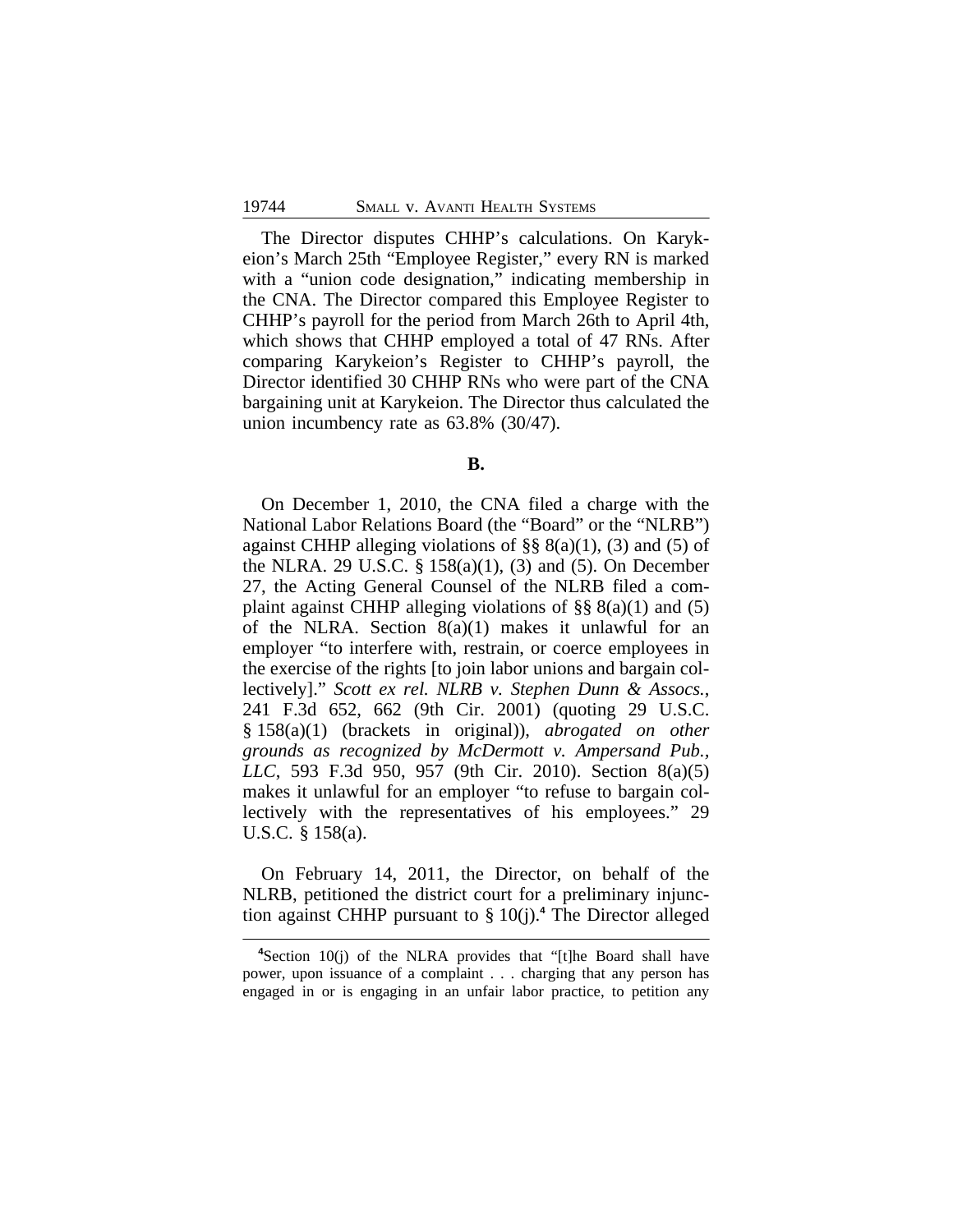SMALL V. AVANTI HEALTH SYSTEMS 19745

in his petition that CHHP had violated and was continuing to violate §§  $8(a)(1)$  and (5) of the NLRA by refusing to recognize and bargain with the CNA despite CHHP's status as a successor employer to Karykeion. On March 28, 2011, the district court applied the preliminary injunction standard set forth in *Winter v. Natural Resources Defense Council*, 555 U.S. 7 (2008), and determined that an injunction was warranted. The district court ordered CHHP to cease and desist from "[f]ailing and refusing to recognize and bargain collectively and in good faith with the California Nurses Association . . . as the exclusive bargaining representative" of CHHP's RNs. The district court also ordered CHHP to affirmatively recognize and bargain in good faith with the CNA and "if an understanding is reached, embody that understanding in a signed agreement."

CHHP timely appealed the district court's order. CHHP also moved for an emergency stay pending appeal, but a motions panel of our court denied the stay. 9th Cir. Dkt. 9, 16.

On June 14, 2011, an NRLB Administrative Law Judge ("ALJ") issued a decision based on four days of hearings held in mid-March. 9th Cir. Dkt. 35 (hereinafter "ALJ Decision") at 1-2.**<sup>5</sup>** Like the district court, the ALJ concluded that on March 26, 2010, Community employed 47 RNs. *Id*. at 5-6. Of these 47 RNs, the ALJ found that 30 were in the CNA bargaining unit at Karykeion, and thus that a majority of RNs in the unit were union incumbents. Therefore, the ALJ determined that CHHP was obligated to recognize the CNA and

United States district court, within any district wherein the unfair labor practice in question is alleged to have occurred . . . for appropriate temporary relief or restraining order. Upon the filing of any such petition the court . . . shall have jurisdiction to grant to the Board such temporary relief or restraining order as it deems just and proper." 29 U.S.C. § 160(j).

**<sup>5</sup>**This decision is found in the 28(j) letter filed by the Director on July 15, 2011. 9th Cir. Dkt. 35.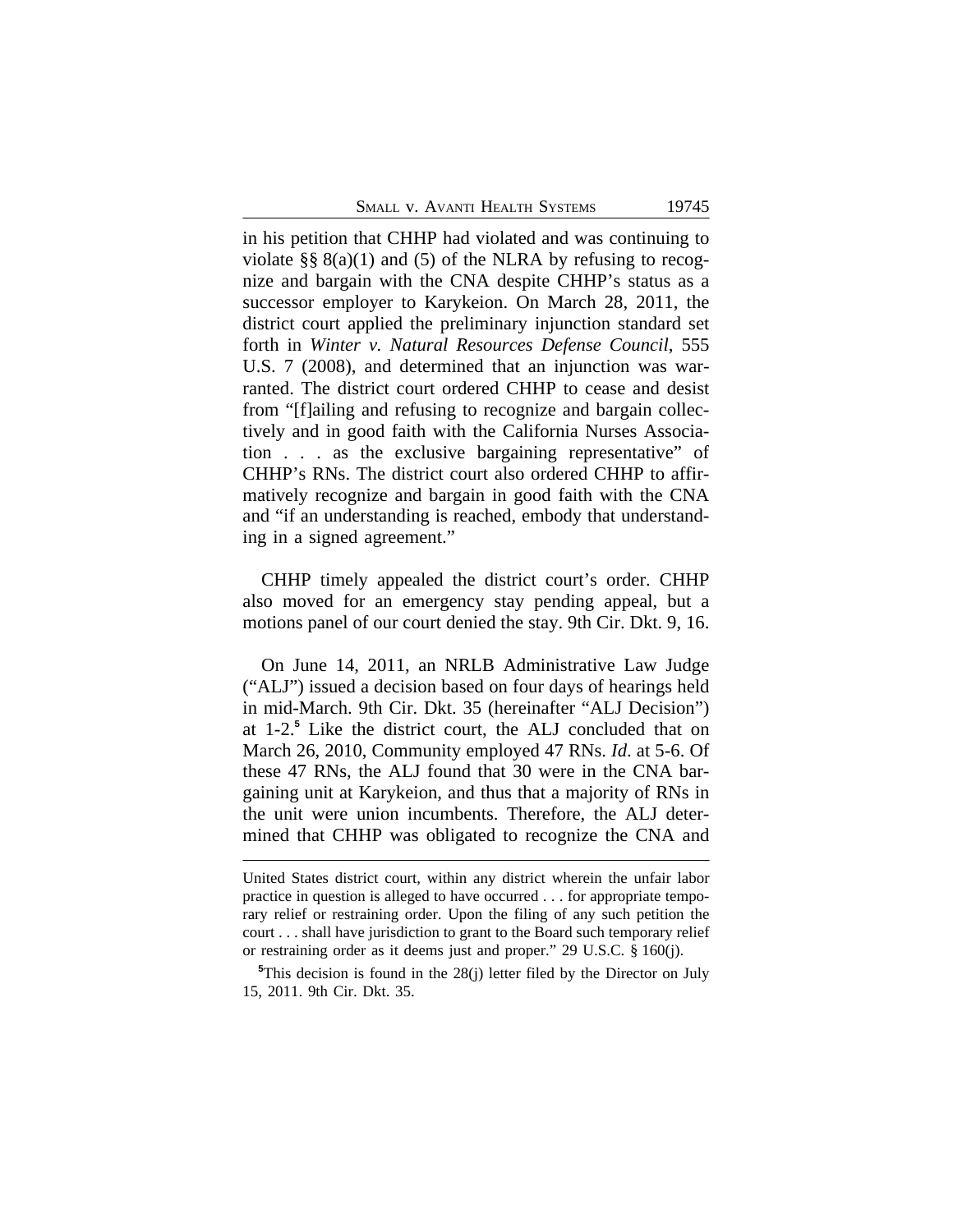bargain with it in good faith. *Id*. at 5, 10. The ALJ ordered nearly identical relief to that ordered by the district court.**<sup>6</sup>**

The ALJ's decision is not part of the record below because it was issued after the district court's opinion; however, we may take judicial notice of it pursuant to Federal Rule of Evidence 201. *See Overstreet v. United Bhd. of Carpenters and Joiners of Am., Local Union No. 1506*, 409 F.3d 1199, 1204 (9th Cir. 2005). We do so here. CHHP does not argue that we should not. Although it is beyond dispute that the ALJ's ruling does not "foreordain[ ] the Board's decision," *id.* at n.12, three other circuits have looked to ALJ decisions in reviewing the grant or denial of § 10(j) petitions. In *Bloedorn v. Francisco Foods, Inc.*, 276 F.3d 270, 288 (7th Cir. 2001), the Seventh Circuit relied on an ALJ opinion when reviewing a district court's refusal to grant a  $\S 10(i)$  injunction, even though the ALJ decision was not issued until two months after the district court's order. It did so because:

[a]ssessing the Director's likelihood of success calls for a predictive judgment about what the Board is likely to do with the case. The ALJ is the Board's first-level decisionmaker. Having presided over the merits hearing, the ALJ's factual and legal determinations supply a useful benchmark against which the Director's prospects of success may be weighed.

# *Id.***<sup>7</sup>**

We find the Seventh Circuit's rationale compelling, but in this case, we need not decide how much weight to give to the ALJ's decision. As discussed below, the Director has demon-

**<sup>6</sup>**CHHP filed exceptions to the ALJ's decision.

<sup>&</sup>lt;sup>7</sup>The First and Second Circuits have also looked to ALJ's decisions, even though they were issued after the district court's decision. *Rivera-Vega v. ConAgra, Inc.*, 70 F.3d 153, 157 n.7, 161 (1st Cir. 1995); *Seeler v. Trading Port, Inc.*, 517 F.2d 33, 37 n.7 (2d Cir. 1975).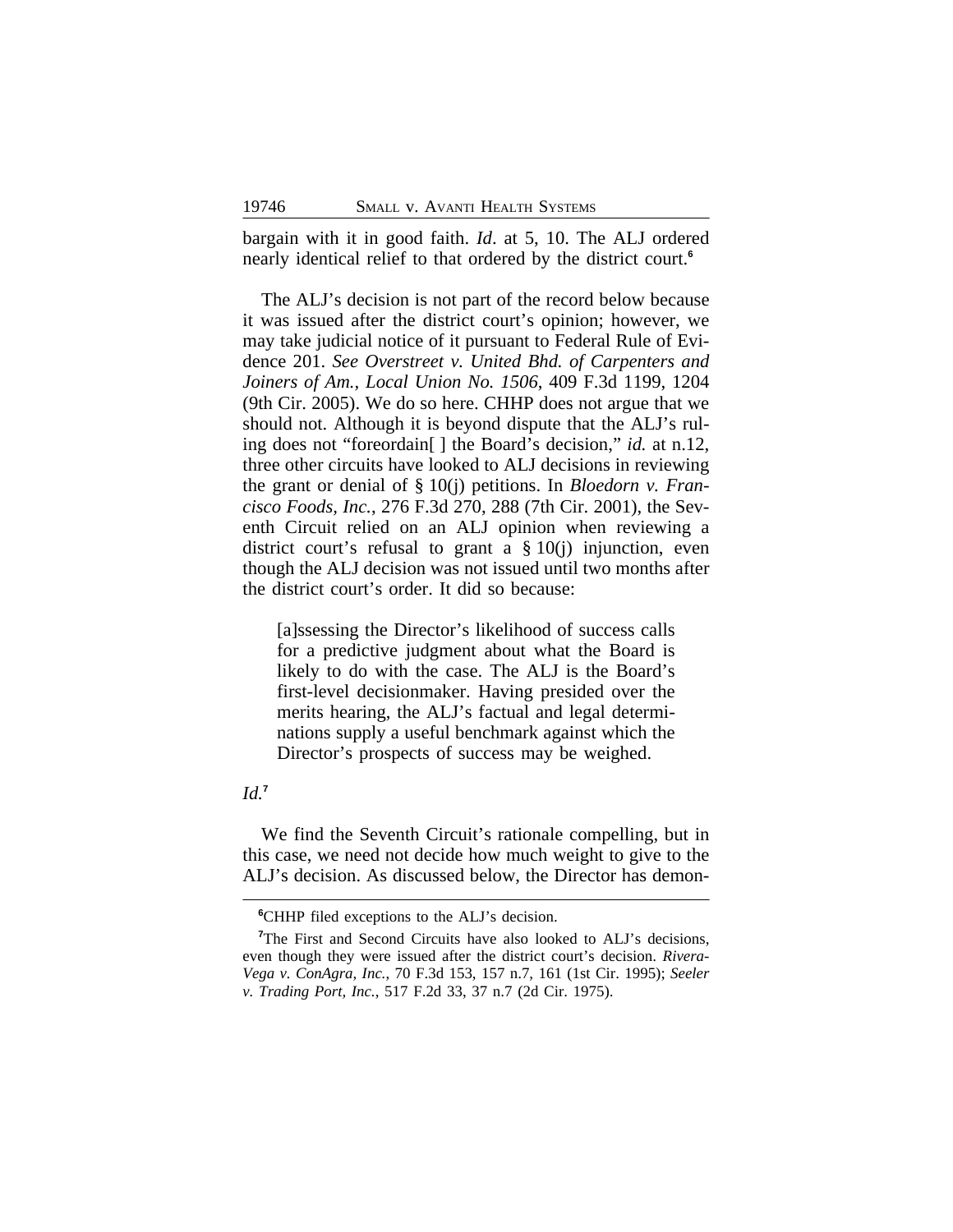strated a likelihood of success even in the absence of the ALJ's determination. Therefore, we need not rely on the ALJ's decision, although we note that if we did rely on it, the ALJ's ruling would provide additional support for our decision.

#### **III.**

We review the grant of an injunction pursuant to  $\S 10(i)$  of the NLRA for an abuse of discretion. *See Small ex rel. NLRB v. Operative Plasterers' & Cement Masons' Int'l Assoc.*, 611 F.3d 483, 489 (9th Cir. 2010). "The district court abuses its discretion if it relies on a clearly erroneous finding of fact or an erroneous legal standard." *Id.* We review de novo whether the district court applied the correct legal standards. *Id*.

### **IV.**

**[1]** Section 10(j) authorizes the district court to grant "such temporary relief or restraining order as it deems just and proper." 29 U.S.C. § 160(j). In conducting that determination, "district courts consider the traditional equitable criteria used in deciding whether to grant a preliminary injunction." *McDermott*, 593 F.3d at 957. While employing the traditional equitable criteria, district courts must "keep[ ] in mind that the underlying purpose of  $\S$  10(j) is 'to protect the integrity of the collective bargaining process and to preserve the [NLRB's] remedial power while it processes the charge.' " *Id*. (quoting *Miller v. Cal. Pac. Med. Ctr.*, 19 F.3d 449, 459-60 (9th Cir. 1994) (en banc)).

The test for a preliminary injunction, laid out by the Supreme Court in *Winter,* is as follows:

A plaintiff seeking a preliminary injunction must establish [1] that he is likely to succeed on the merits, [2] that he is likely to suffer irreparable harm in the absence of preliminary relief, [3] that the balance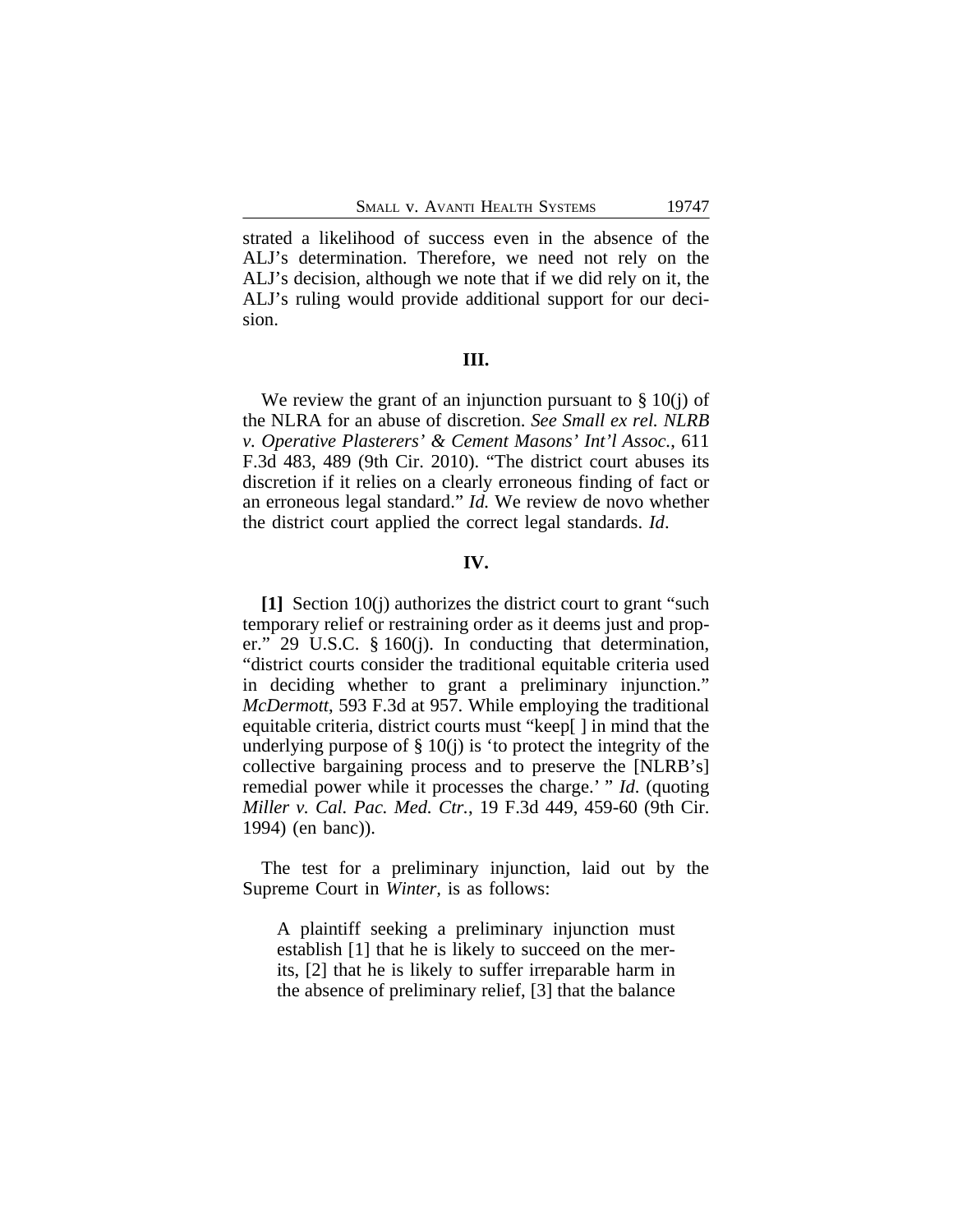of equities tips in his favor, and [4] that an injunction is in the public interest.

555 U.S. at 20.

*Winter* overturned this court's precedents that allowed district courts to grant injunctions when a plaintiff demonstrated a strong likelihood of prevailing on the merits, but only a possibility of irreparable harm. *Id*. at 22 (holding that "the Ninth Circuit's 'possibility' standard is too lenient"). However, *Winter* did not change the requisite showing for any individual factor other than irreparable harm. *See Frankl v. HTH Corp.*, No. 10-15984, \_\_\_ F.3d \_\_\_, 2011 WL 3250637, at \*15 (9th Cir. July 13, 2011); *Alliance for the Wild Rockies v. Cottrell*, 632 F.3d 1127, 1134 (9th Cir. 2011).

#### **A. Likelihood of Success on the Merits**

**[2]** We recently reaffirmed that "the regional director in a § 10(j) proceeding 'can make a threshold showing of likelihood of success by producing some evidence to support the unfair labor practice charge, together with an arguable legal theory.' " *Frankl*, 2011 WL 3250637, at \*16 (quoting *Miller*, 19 F.3d at 460).

Moreover, when the Director seeks and receives approval from the NLRB before filing a  $\S$  10(j) petition, the Director is owed special deference because "likelihood of success is a function of the probability that the Board will issue an order determining that the unfair labor practices alleged by the Regional Director occurred." *Frankl*, 2011 WL 3250637, at \*16. That the NLRB "itself decid[ed] to file a Section 10(j) petition might signal its future decision on the merits, assuming the facts alleged in the petition withstand examination at trial." *McDermott*, 594 F.3d at 964. The NLRB files for § 10(j) injunctions relatively rarely.**<sup>8</sup>**

**<sup>8</sup>** *See* Memorandum from Lafe E. Solomon, Acting Director General Counsel, NLRB, to All Employees at 2, 8 (Jan. 10, 2011), *available at*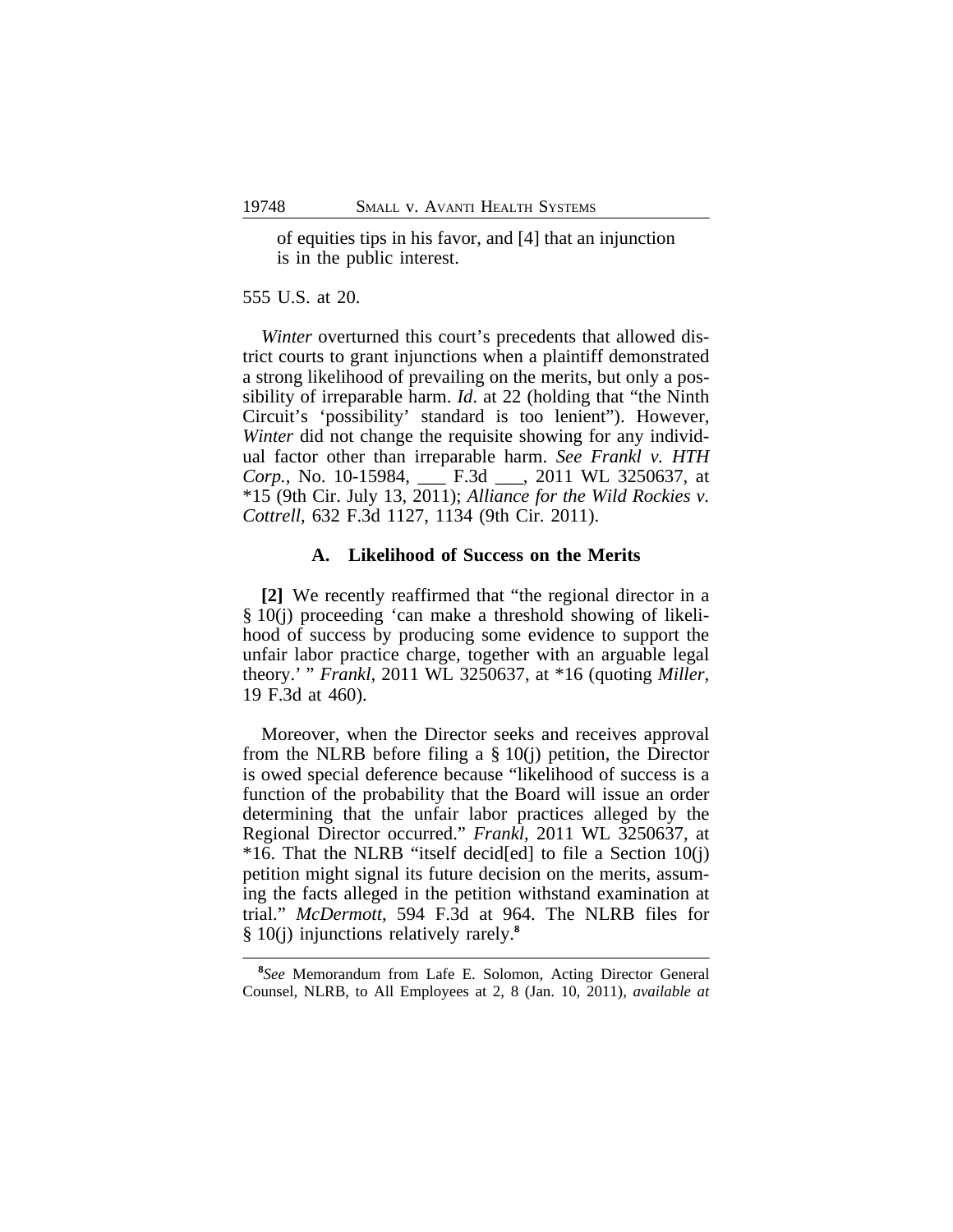| SMALL V. AVANTI HEALTH SYSTEMS |  |  |
|--------------------------------|--|--|
|                                |  |  |

**[3]** To evaluate the Director's likelihood of success, we apply the standard set forth by the Supreme Court in *Fall River Dyeing & Finishing Corp. v. NLRB*, 482 U.S. 27 (1987). In that case, the Court held that a successor employer has an obligation to bargain with a union if "the new employer is in fact a successor of the old employer and the majority of its employees were employed by its predecessor." *Id.* at 43. The parties agree that CHHP is a successor employer of Karykeion because of the "substantial continuity" in the operations of Community under both employers. *See id.* at 43. Therefore, here, the Director's likelihood of success turns on whether a majority of the RNs at CHHP were in the RN bargaining unit at Karykeion.

To determine whether union incumbents comprised a majority of CHHP's RNs, we must decide (1) on what day CHHP employed a "substantial and representative" complement of the employees in the relevant bargaining unit, and (2) whether, on that date, a majority of CHHP's RNs were former members of Karykeion's CNA bargaining unit. Especially in light of the deference due to the Director, the district court did not clearly err in determining that the Director was likely to succeed on the merits because CHHP employed a substantial and representative complement of RNs on March 26th and a majority of CHHP's RNs on that date were union incumbents.

**1.**

**[4]** As discussed above, in evaluating likelihood of success on the merits, we must first determine the date on which CHHP employed a "substantial and representative comple-

http://mynlrb.nlrb.gov/link/document.aspx/09031d4580434379 (noting 23 filings in 2009). From 1996 to 2009, the number of  $\S$  10(j) petitions filed ranged from a low of 10 in 2004 to a high of 45 in 2000. Catherine L. Fisk & Deborah C. Malamud, *The NLRB in Administrative Exile: Problems with its Structure and Function and Suggestions for Reform*, 58 Duke L.J. 2013, 2030 tbl. 1 (2009).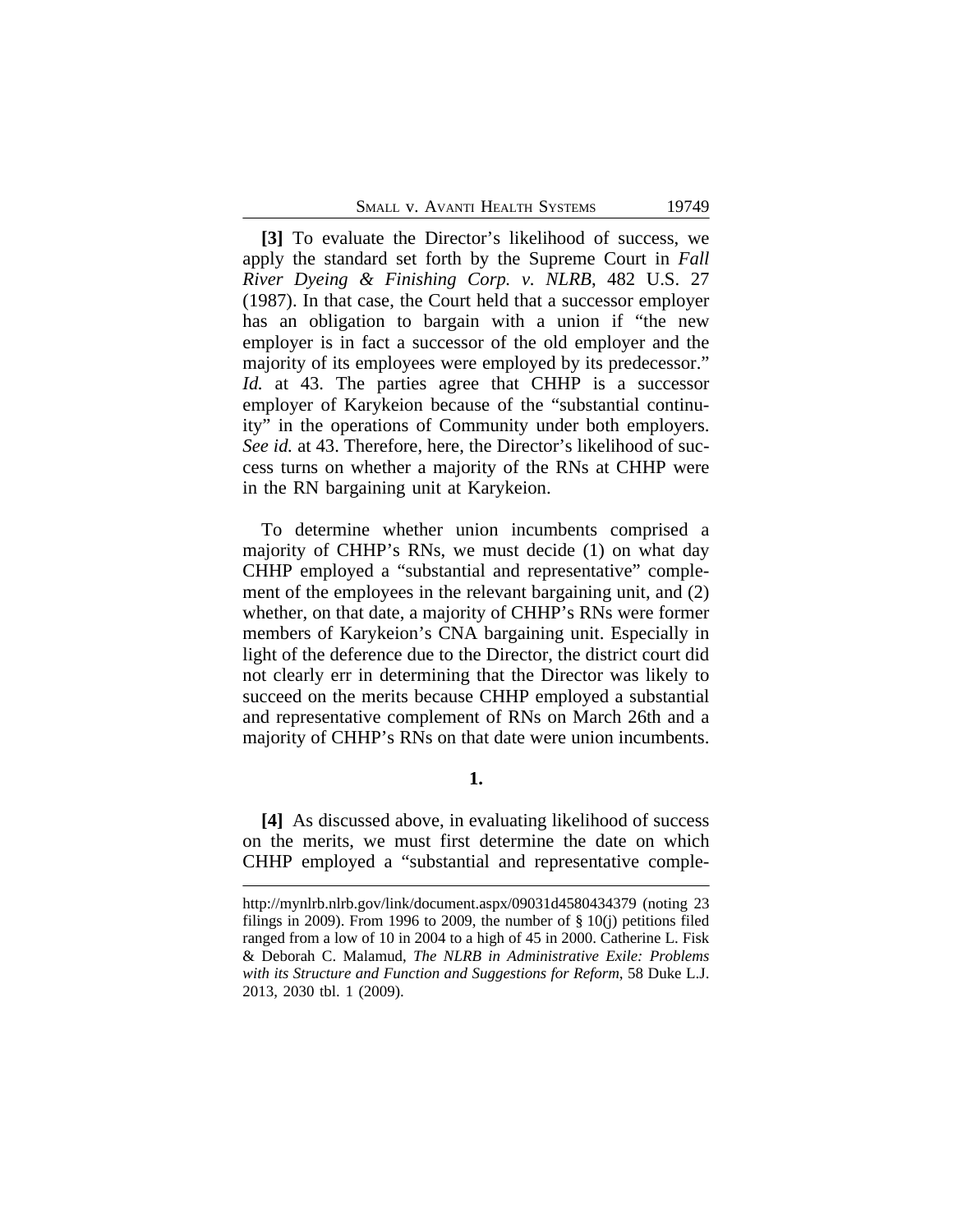ment" of RNs. In determining when a "substantial and representative complement" of employees has been hired, primary considerations are " 'whether the job classifications designated for the operation were filled or substantially filled and whether the operation was in normal or substantially normal production.' " *Fall River*, 482 U.S. at 48 (quoting *Premium Foods, Inc. v. NLRB*, 709 F.2d 623, 628 (9th Cir. 1983)). Also pertinent are " 'the size of the complement on that date and the time expected to elapse before a substantially larger complement would be at work . . . as well as the relative certainty of the employer's expected expansion.' " *Id*. (quoting *Premium Foods*, 709 F.2d at 628).

In *Fall River*, the Court concluded that the successor employer had hired a substantial and representative complement of employees when it " 'had hired employees in virtually all job classifications, had hired at least fifty percent of those it would ultimately employ in the majority of those classifications, and employed a majority of the employees it would eventually employ when it reached full complement.' " *Fall River*, 482 U.S. at 52 (quoting *N.L.R.B. v. Fall River Dyeing & Finishing Corp.*, 775 F.2d 425, 431-32 (1st Cir. 1985)).**<sup>9</sup>** Moreover, the employer had begun normal operations, and even though it intended to expand from one shift of workers to two shifts, "that expansion was contingent expressly upon the growth of the business." *Id.*

**[5]** Here, the district court concluded that on March 26, 2010, CHHP employed a substantial and representative complement of RNs. The ALJ also found that CHHP employed a substantial and representative complement of RNs on that

**<sup>9</sup>**Here, as discussed above, the CNA bargaining unit is only RNs. In *Fall River*, all production and maintenance employees were in the bargaining unit. *See Fall River*, 482 U.S. at 33. The parties do not discuss employment levels in any of the other job classifications at Community, but the hospital did open for normal or substantially normal operations on March 26th. In any event, in reviewing a  $\S 10(j)$  injunction, the proper focus of our review is the bargaining unit at issue.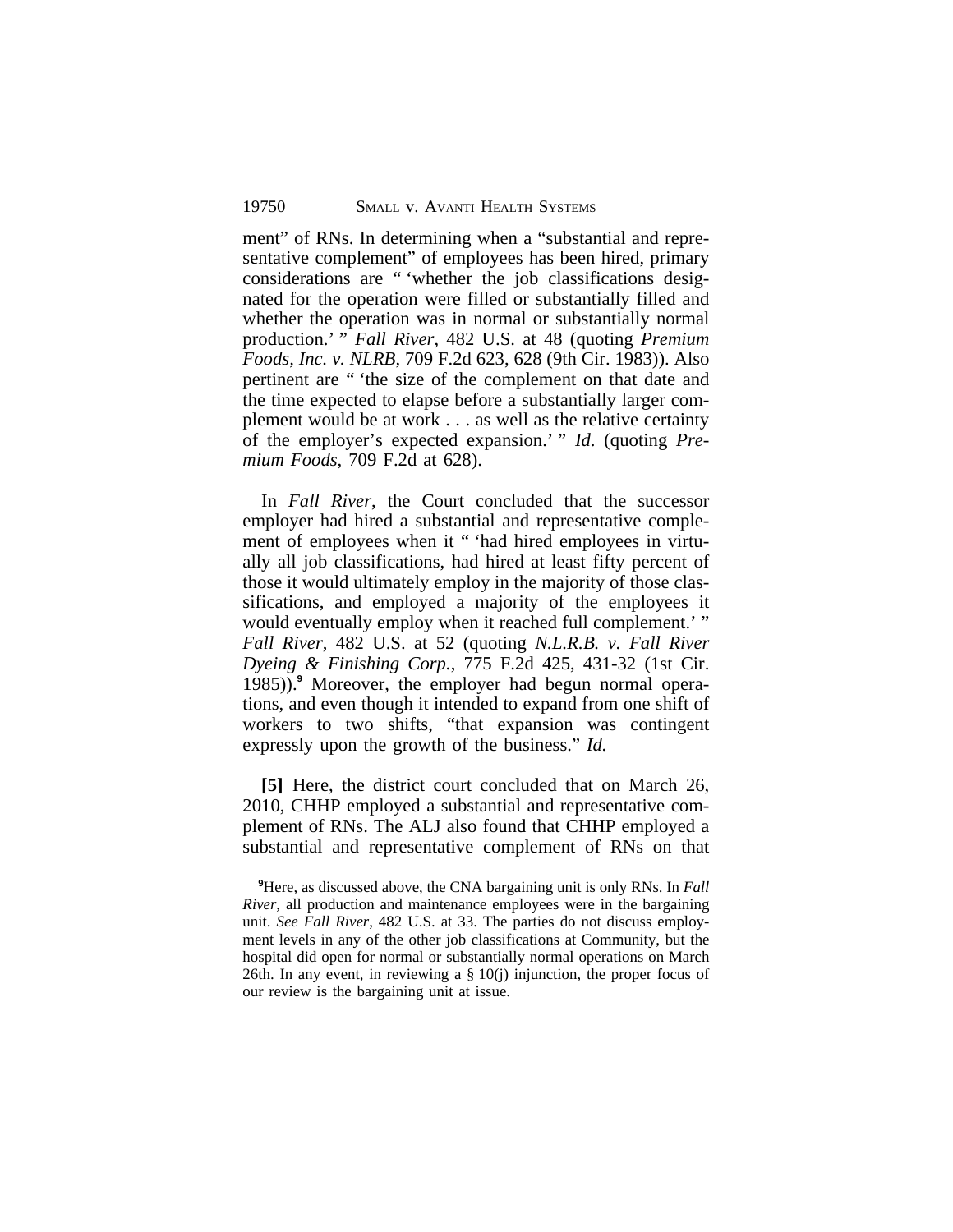date. ALJ Decision at 10. We agree. On that date, the RN positions were substantially filled because CHHP employed a majority of the RNs it eventually planned to employ, the operation was in "normal or substantially normal production" and there was no "relative certainty" that the employer would hire a substantially larger complement of employees.

According to CHHP's own payroll records, between March 26th and April 4th it employed 47 RNs. Lopez, the CFO of Community, declared in both an NLRB affidavit and a sworn declaration that CHHP's employees "began working effective Friday, March 26, 2010," and he believed "as of March 26th that Community Hospital was fully staffed." **10**

**[6]** CHHP asserts, however, that its workforce was not stabilized until mid-May because some of its RNs failed to show up for work on the first day or resigned soon after. The fact that some RNs did not show up for work during the first week of CHHP's ownership does not mean that CHHP had not yet hired a substantial and representative complement of RNs. At most, it means that CHHP planned to hire the 62 RNs to whom it had made offers.<sup>11</sup> But, 47 RNs worked during the

**<sup>10</sup>**CHHP alleges that it "defies rationality" to believe that it could staff Community with 47 RNs in part because state law dictates how many RNs it is required to hire. Of course CHHP does not dispute the accuracy of its own payroll records, so it is clear that CHHP *did* staff Community with only 47 RNs during the first pay period. Although CHHP was required to maintain a certain nurse-to-patient ratio, this does not mean that CHHP was required to employ more than 47 registered nurses. *See* Cal. Code Regs. tit. 22 § 70217 (2008). The legal ratio depends on the number of patients as well as the number of "licensed nurses," which includes not only registered nurses, but also licensed vocational nurses and licensed psychiatric technicians. *Id*. CHHP does not explicitly assert that 47 RNs would fall below the legal limit for RNs at Community. There is no dispute that CHHP opened the hospital with only 47 RNs on March 26th, and we cannot presume that CHHP was operating illegally when it did so.

**<sup>11</sup>**CHHP initially asserted that this list contained 65 RNs; however, the March 26th list of offers and acceptances contains the names of only 62 RNs. CHHP does not deny that it made offers to only 62 RNs.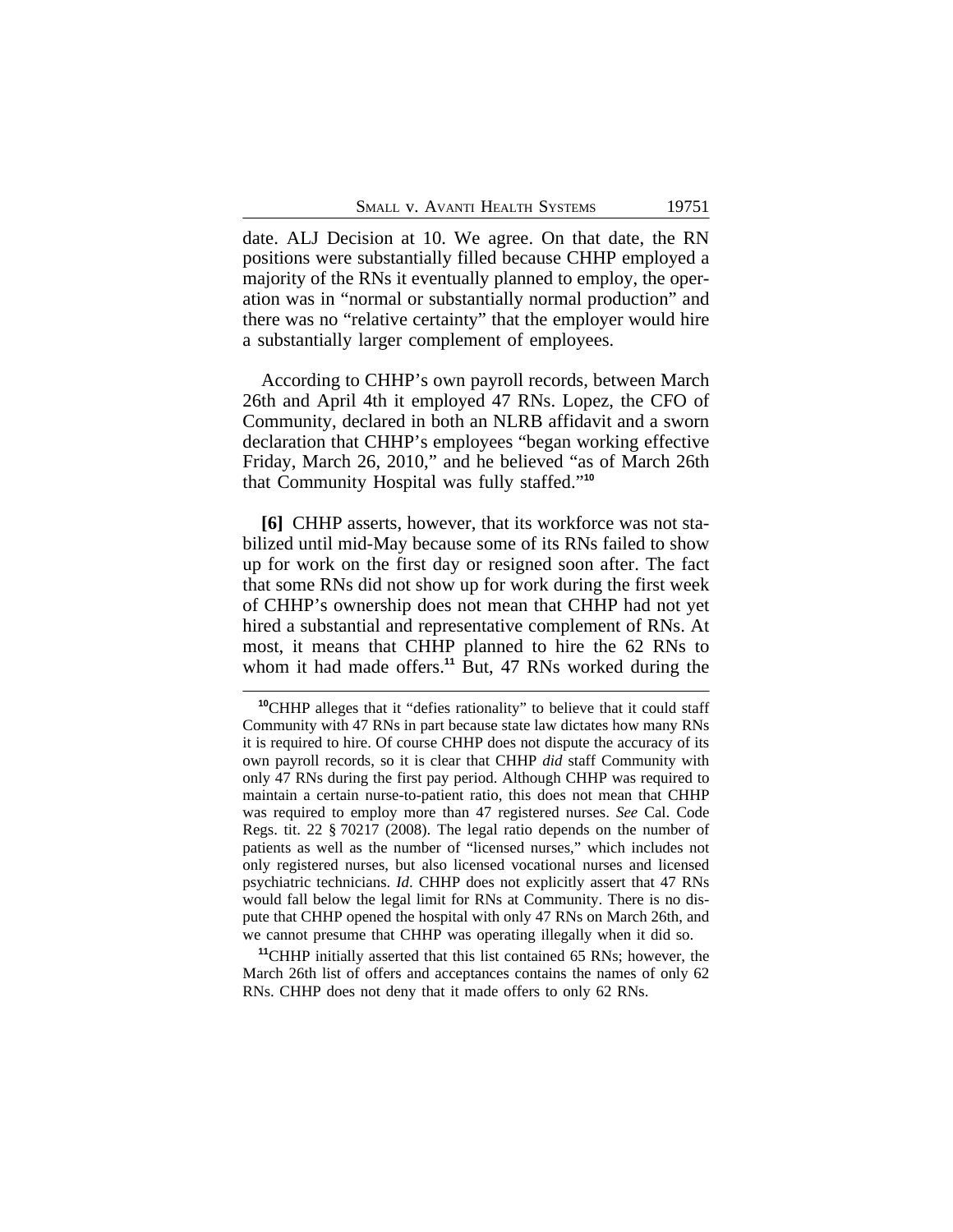first pay period, and 47 is 76% of 62. *Fall River* held that a *majority* of employees constitutes a substantial and representative complement, as long as the operation was running substantially normally, which was the case here. CHHP does not argue that it planned to dramatically expand beyond 62 RNs; in fact, it argues that it had "finished hiring" on May 16th, when it employed only 61 RNs.**<sup>12</sup>** CHHP appears to ask us to adopt the "full complement" test, which would calculate union incumbency only once the successor employer had hired *all* of the employees eventually to be employed. The Supreme Court, however, explicitly rejected this test in *Fall River*. 482 U.S. at 50 ("[P]etitioner's 'full complement' proposal must fail."). Therefore, the proper date for determining union incumbency is not May 16th, when CHHP was done hiring, but rather March 26th, when it had hired a majority of RNs. Accordingly, the district court did not clearly err in determining that CHHP employed a "substantial and representative complement" of the relevant bargaining unit on March 26, 2010.

## **2.**

**[7]** Having determined that March 26, 2010 was the correct date for the employee count, the next question is whether union incumbents comprised a majority of the bargaining unit. The district court and the ALJ both agreed with the Director that there were 47 RNs in the bargaining unit on that date. CHHP does not provide any compelling evidence to the contrary, and therefore we defer to the Director's calculations.

**[8]** In coming to its conclusion, the district court and the Director relied on CHHP's Community payroll from March 26th to April 4th. This payroll, Community's first after it

**<sup>12</sup>**In its opening brief, CHHP argued that it employed 68 RNs in mid-May, but in counting 68, CHHP included four nursing supervisors, an "RN Case Manager," a "Manager ICU/UMS," and a "Peds/Surgery Manager." CHHP does not deny that inclusion of these employees was erroneous.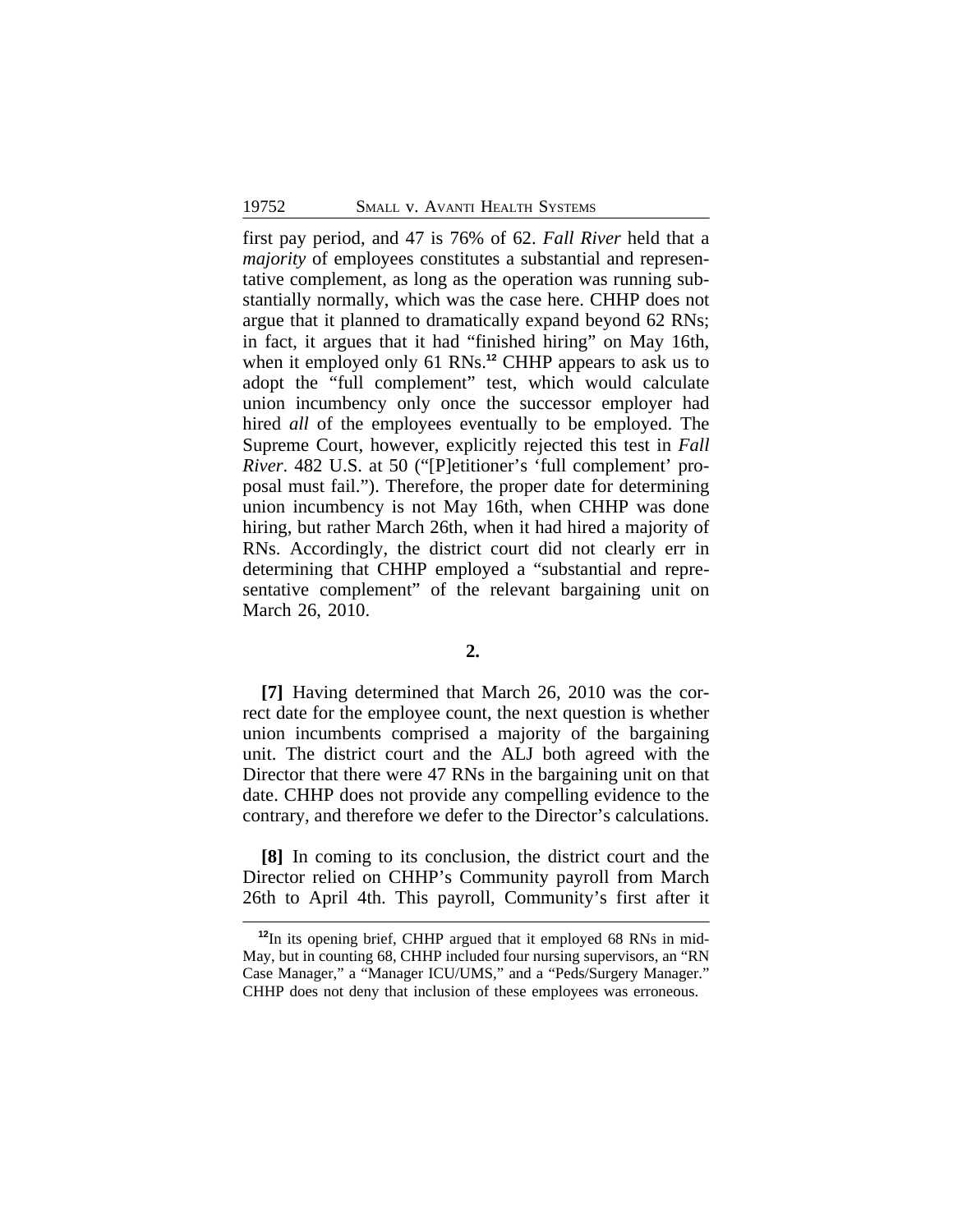SMALL V. AVANTI HEALTH SYSTEMS 19753

commenced operations under CHHP ownership, lists 47 employees with the title "registered nurse." The district court did not err in relying on that payroll. CHHP argues that we should instead count 62 members of the bargaining unit because CHHP had made offers and received acceptances from 62 RNs. But, some of the employees who received offers never reported to work, and others did not commence working until subsequent pay periods.**<sup>13</sup>** Moreover, CHHP's argument that it employed 62 RNs on March 26th directly contradicts its assertion that it had not employed a "substantial and representative complement" of RNs until mid-May (at which time it employed 61 RNs).

The purpose of the "substantial and representative complement" rule is to protect the interests of employees. *See Fall River*, 482 U.S. at 48 (noting that the rule balances the interest in maximizing employee participation against the interest in allowing employees to be represented as quickly as possible). Only those employees who actually worked for CHHP should be counted; otherwise, employers would have an incentive to inflate the number of employees in the bargaining unit through sham offers and acceptances. Any system for counting employees will have line-drawing problems, but it is clear that the Director has some evidence to support his contention as well as an arguable legal theory. "A conflict in the evidence does not preclude the Regional Director from making the requisite showing for a section 10(j) injunction." *Dunn*, 241 F.3d at 662. It was not clear error for the district court to use 47 as a base number for its count.

**<sup>13</sup>**Ten of the 18 RNs that CHHP had offered jobs to as of March 26 but who did not appear for work during the first pay period *do* appear on subsequent payroll records. Eight RNs, however, apparently never showed up for work. Even if we counted the ten RNs who later worked for Community, incumbents would comprise 58% (33/57) of the bargaining unit.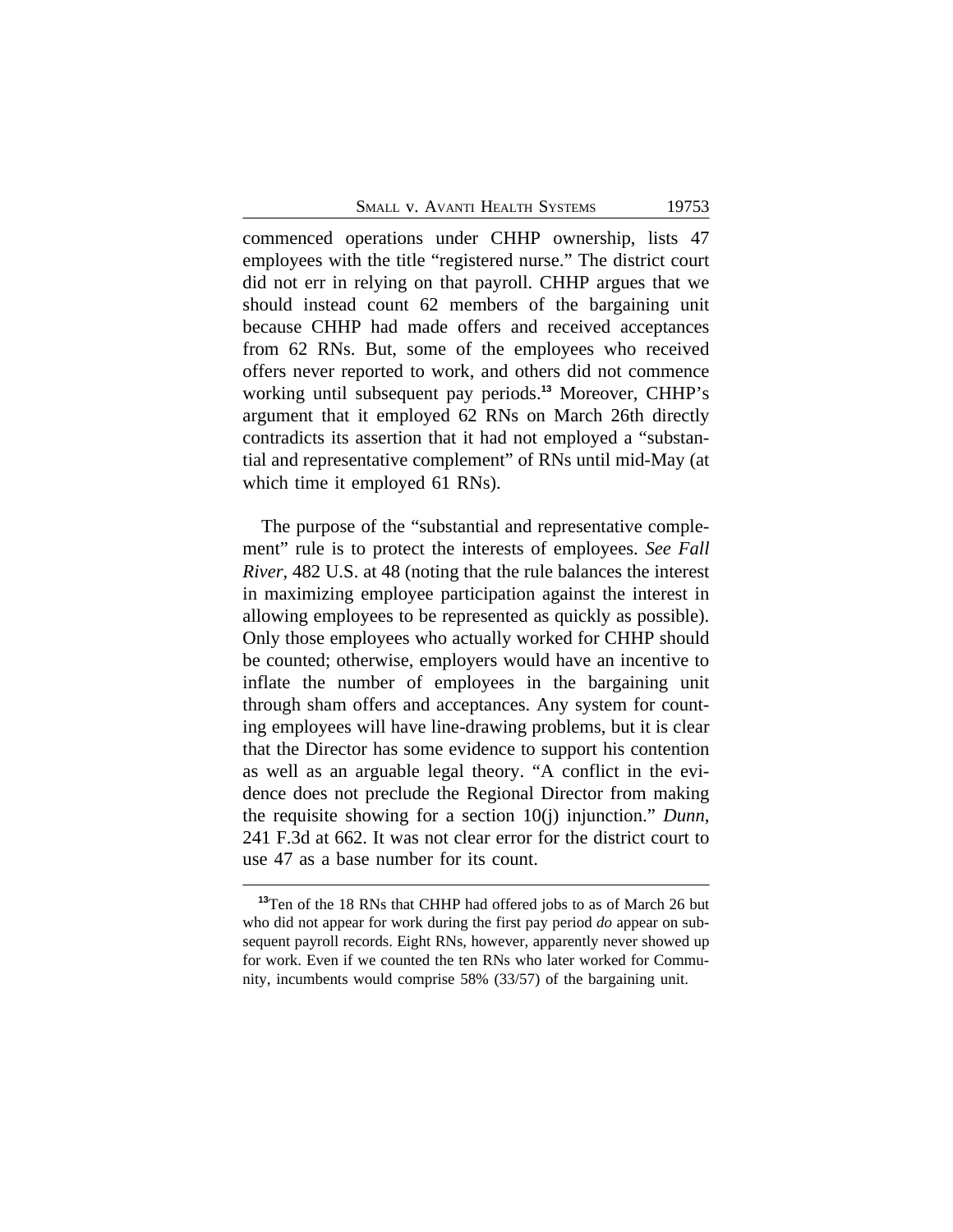#### **3.**

**[9]** After determining that the bargaining unit contained 47 RNs, we must determine whether the Director presented some evidence that at least 24 of the 47 RNs were previously in the bargaining unit under Karykeion's ownership; if so, CHHP was required to recognize and bargain with the CNA. *Fall River*, 482 U.S. at 47 ("If, at this particular moment, a majority of the successor's employees had been employed by its predecessor, then the successor has an obligation to bargain with the union that represented these employees."). We conclude that the Director has presented far more than some evidence that 30 of the 47 RNs employed by CHHP on March 26th were Karykeion bargaining unit incumbents.

The Director identified 30 incumbents in the bargaining unit by comparing CHHP's list of RNs to the RNs who were designated as CNA members on Karykeion's March 25th "Employee Register." Karykeion's Chief Nursing Officer confirmed that those RNs were part of the CNA bargaining unit at Community.

**[10]** Therefore, the district court did not clearly err in finding that union incumbents comprised a majority of the bargaining unit.**<sup>14</sup>** All the Director needs to do is present some evidence and an arguable legal theory: he has far surpassed that low threshold here.**<sup>15</sup>** Accordingly, the district court did

**<sup>14</sup>**We note that although CHHP did not mark incumbents on the March 26th payroll, it did mark incumbents on the March 26th offers and acceptance list and the May 16th payroll. Even by CHHP's count, 28 members of the 47-member bargaining unit, a majority, were union incumbents.

**<sup>15</sup>**CHHP also asserts that if it were permitted to submit the evidence presented to the ALJ, it "could prove definitively that the Union did not represent a majority of incumbent nurses." However, the ALJ ruled against CHHP and came to the same numerical conclusions as the Director and the district court. ALJ Decision at 11.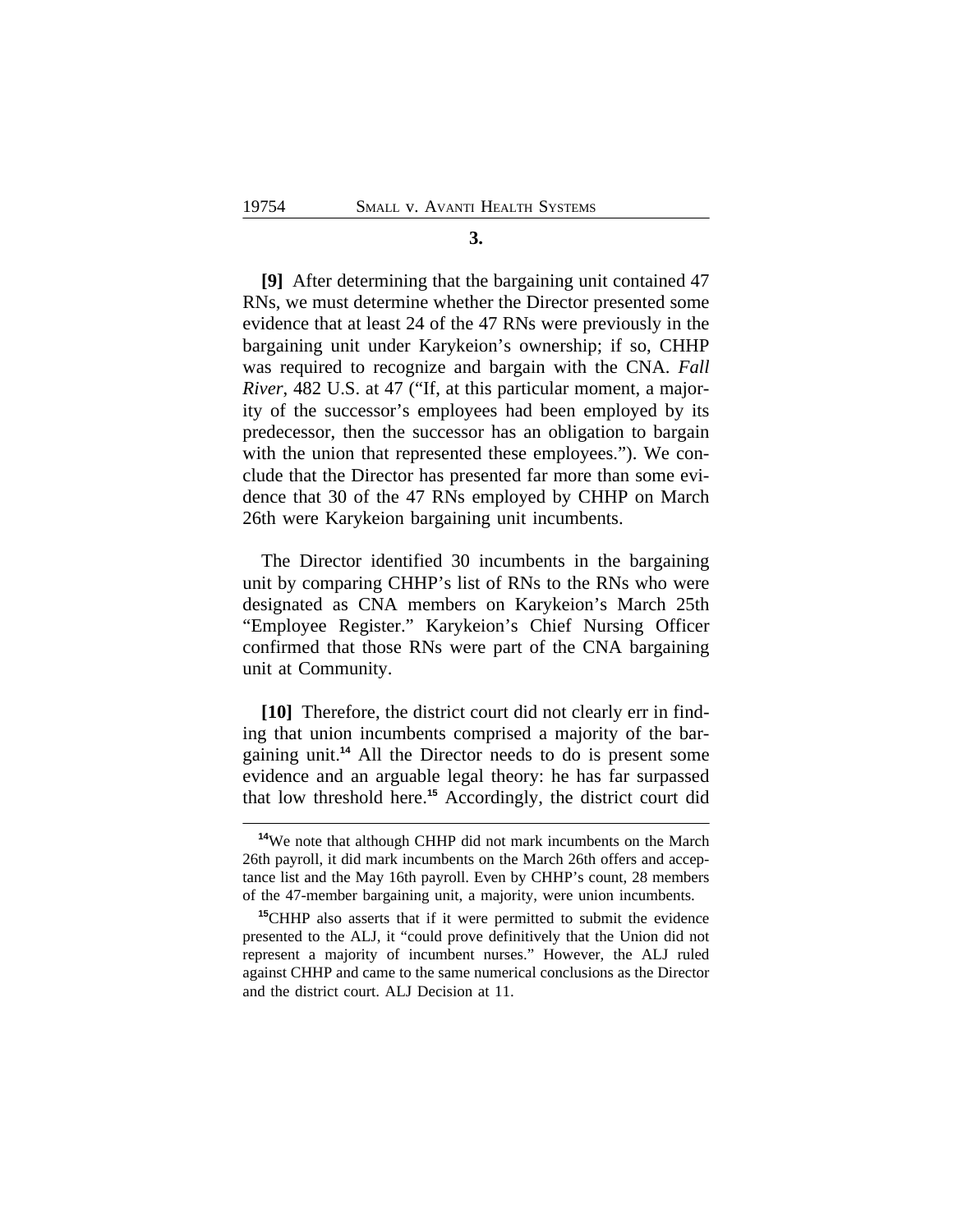not abuse its discretion in concluding that the Director was likely to succeed on the merits.**<sup>16</sup>**

#### **B. Likelihood of Irreparable Harm**

## **1.**

**[11]** After *Winter*, a district court cannot grant an injunction unless the Director has shown that irreparable harm is "likely"; the "possibility" of harm is insufficient to meet the Director's burden. 555 U.S. at 22. Of course, while "likely" is a higher threshold than "possible," the Director need not prove that irreparable harm is certain or even nearly certain. Moreover, as we recently reaffirmed, "permit[ting an] alleged unfair labor practice to reach fruition and thereby render[ing] meaningless the Board's remedial authority *is* irreparable harm." *Frankl*, 2011 WL 3250637, at \*22 (emphasis added).

**[12]** The district court did not abuse its discretion in determining that the Director had shown a likelihood of irreparable harm. Given the likelihood of success established above, CHHP's refusal to bargain in good faith is likely to cause irreparable harm absent an injunction. "[F]ailure to bargain in good faith[ ] has long been understood as likely causing an irreparable injury to union representation." *Frankl*, 2011 WL 3250637, at \*23.

**[13]** Given the central importance of collective bargaining to the cause of industrial peace, when the Director establishes a likelihood of success on a failure to bargain in good faith

**<sup>16</sup>**Although the foregoing analysis has established that the district court did not clearly err in calculating the size of the bargaining unit, we also note that the Director has presented some evidence that union incumbents comprised a majority of the bargaining unit even if we accepted CHHP's arguments that the unit should include the 62 RNs to whom offers were made as of March 26th or the 61 RNs on the May 16th payroll. *See supra* note 13.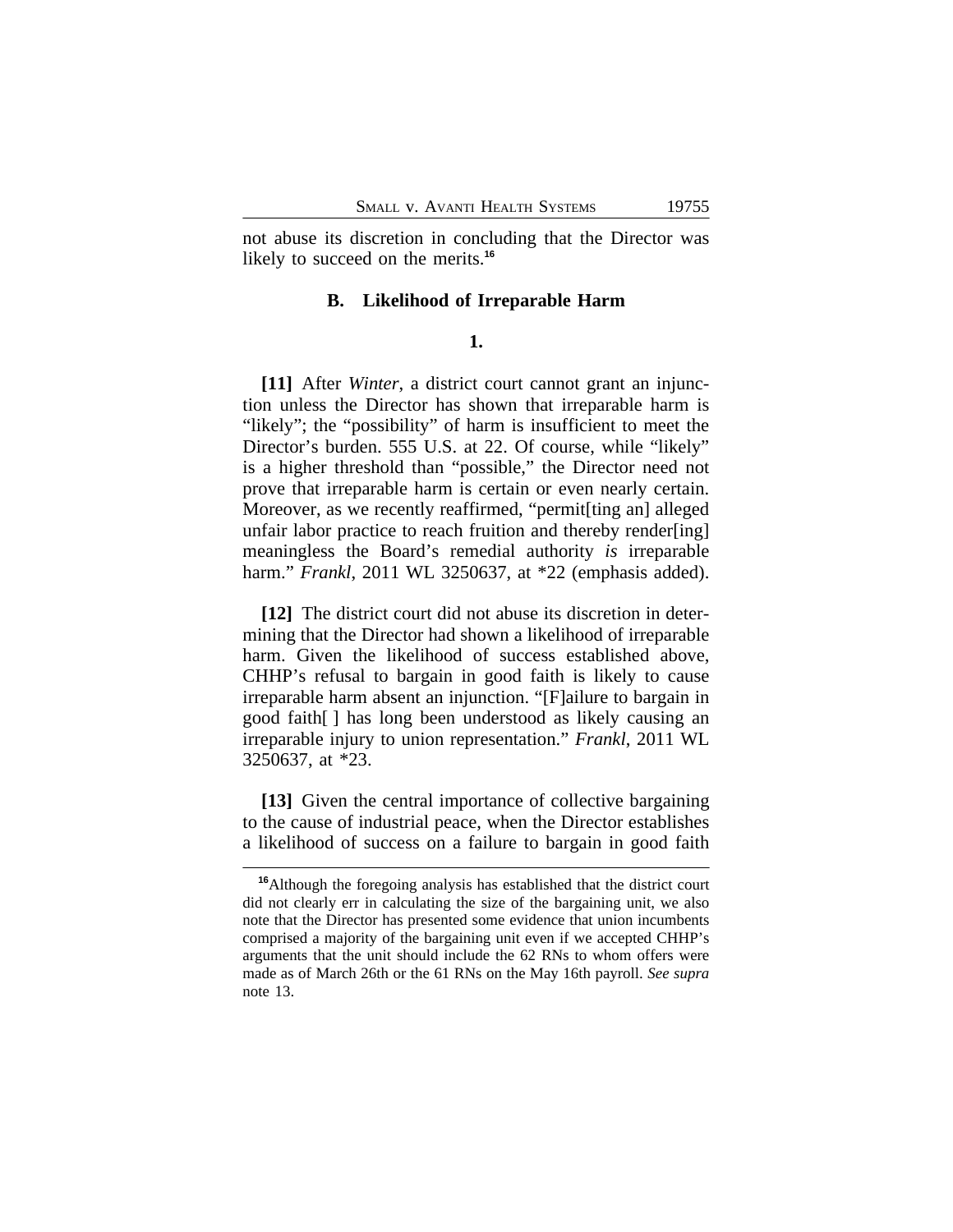claim, that failure to bargain will likely cause a myriad of irreparable harms.

First, a failure to bargain eliminates the possibility that the union and employer will negotiate a collective bargaining agreement as long as that failure continues. Therefore, without bargaining, employees are denied the opportunity to achieve the economic benefits that a CBA can secure for workers. This harm is likely to be irreparable because "the Board generally does not order retroactive relief, such as back pay or damages, to rank-and-file employees for the loss of economic benefits that might have been obtained had the employer bargained in good faith." *Frankl*, 2011 WL 3250637, at \*23. Moreover, even if the Board did order such relief, monetary damages would not make the employees whole, because "[t]he value of the right to enjoy the benefits of union representation is immeasurable in dollar terms once it is delayed or lost." *Dunn*, 241 F.3d at 667 (quoting *Levine v. C & W Mining Co.*, 465 F. Supp. 690, 694 (N.D. Ohio), *aff'd* 610 F.2d 432 (6th Cir. 1979)).

Second, unions provide a range of non-economic benefits to employees that are not realized when an employer refuses to bargain with the union. For example, unions can ensure greater job security by negotiating seniority provisions into collective bargaining agreements and union representatives can represent employees during grievance and arbitration procedures. In sum, as the Supreme Court has explained, the "union [is] essential to give laborers opportunity to deal on an equality [sic] with their employer." *NLRB v. Jones & Laughlin*, 301 U.S. 1, 33 (1937). Employees who chose to be represented by the union, to bargain collectively, and to share common cause with their fellow employee will be denied those rights until the Board rules, absent an injunction. This harm is likely to be irreparable because the Board's "forwardlooking order cannot fully compensate the employees . . . for the variety of benefits that good-faith collective bargaining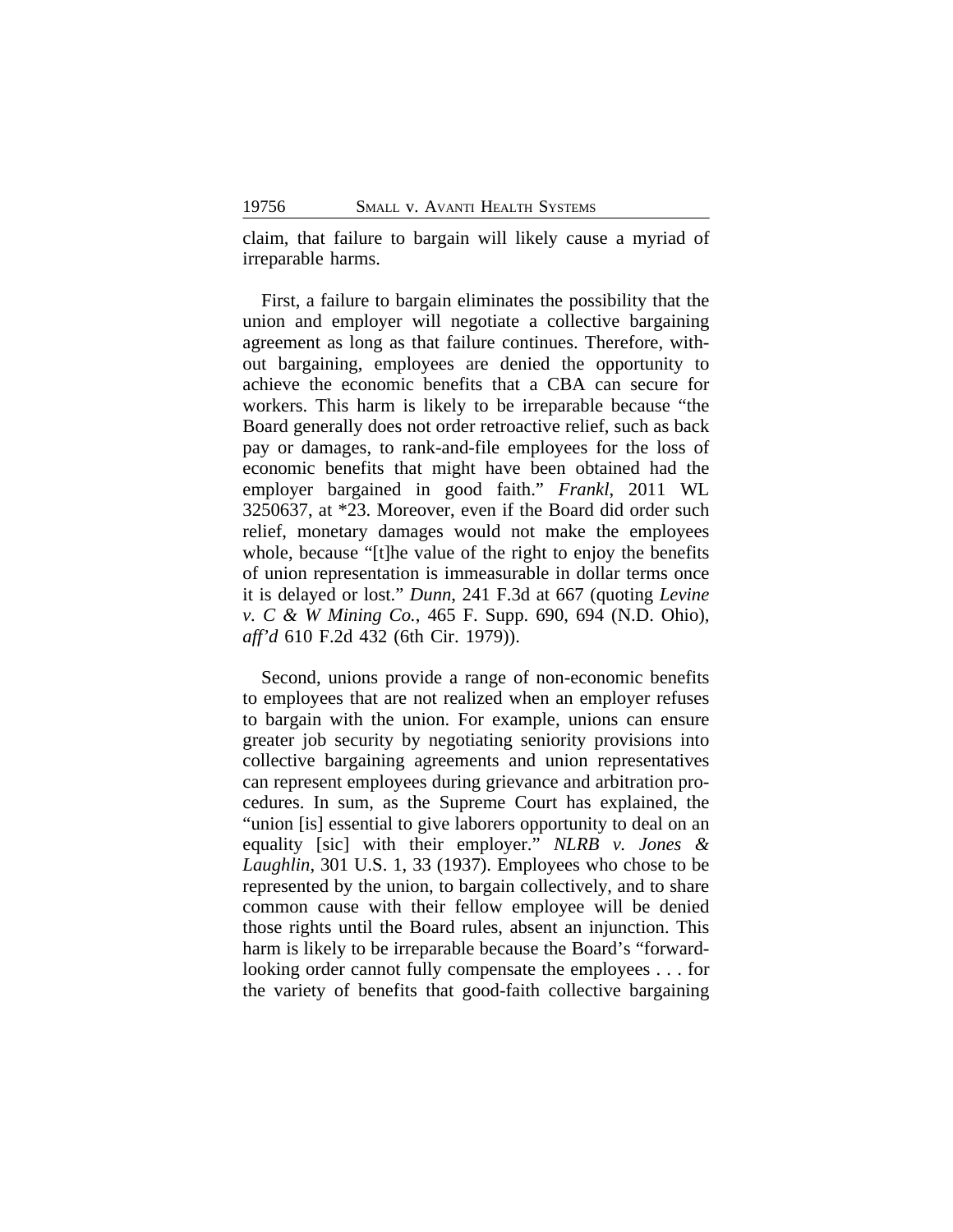with the Union might otherwise have secured for them in the present." *Bloedorn*, 276 F.3d at 299.

Third, a failure to bargain in good faith threatens industrial peace. The Supreme Court has repeatedly recognized that the overriding policy of the NLRA is "industrial peace"; the NLRA secures this goal in part by "permit[ting] unions to develop stable bargaining relationships with employers, which will enable the unions to pursue the goals of their members, and this pursuit, in turn, will further industrial peace." *Fall River*, 482 U.S. at 38-39. In fact, "[t]he obligation of collective bargaining is the core of the Act, and the primary means fashioned by Congress for securing industrial peace." *Int'l Union of Elec., Radio & Mach. Workers v. NLRB*, 426 F.2d 1243, 1249 (D.C. Cir. 1970). Congress made this clear by including the following statement in the text of the NLRA:

It is hereby declared to be the policy of the United States to eliminate the causes of certain substantial obstructions to the free flow of commerce and to mitigate and eliminate these obstructions when they have occurred *by encouraging the practice and procedure of collective bargaining* and by protecting the exercise by workers of full freedom of association, self-organization, and designation of representatives of their own choosing, *for the purpose of negotiating the terms and conditions of their employment* or other mutual aid or protection.

29 U.S.C. § 151 (emphases added). The Board cannot fashion a retroactive remedy for the harm to industrial peace that occurs during the period that the employer refuses to bargain.

Fourth, a delay in bargaining weakens support for the union, and a Board order cannot remedy this diminished level of support. We recently agreed with the Seventh Circuit and concluded that "[a]s time passes, the benefits of unionization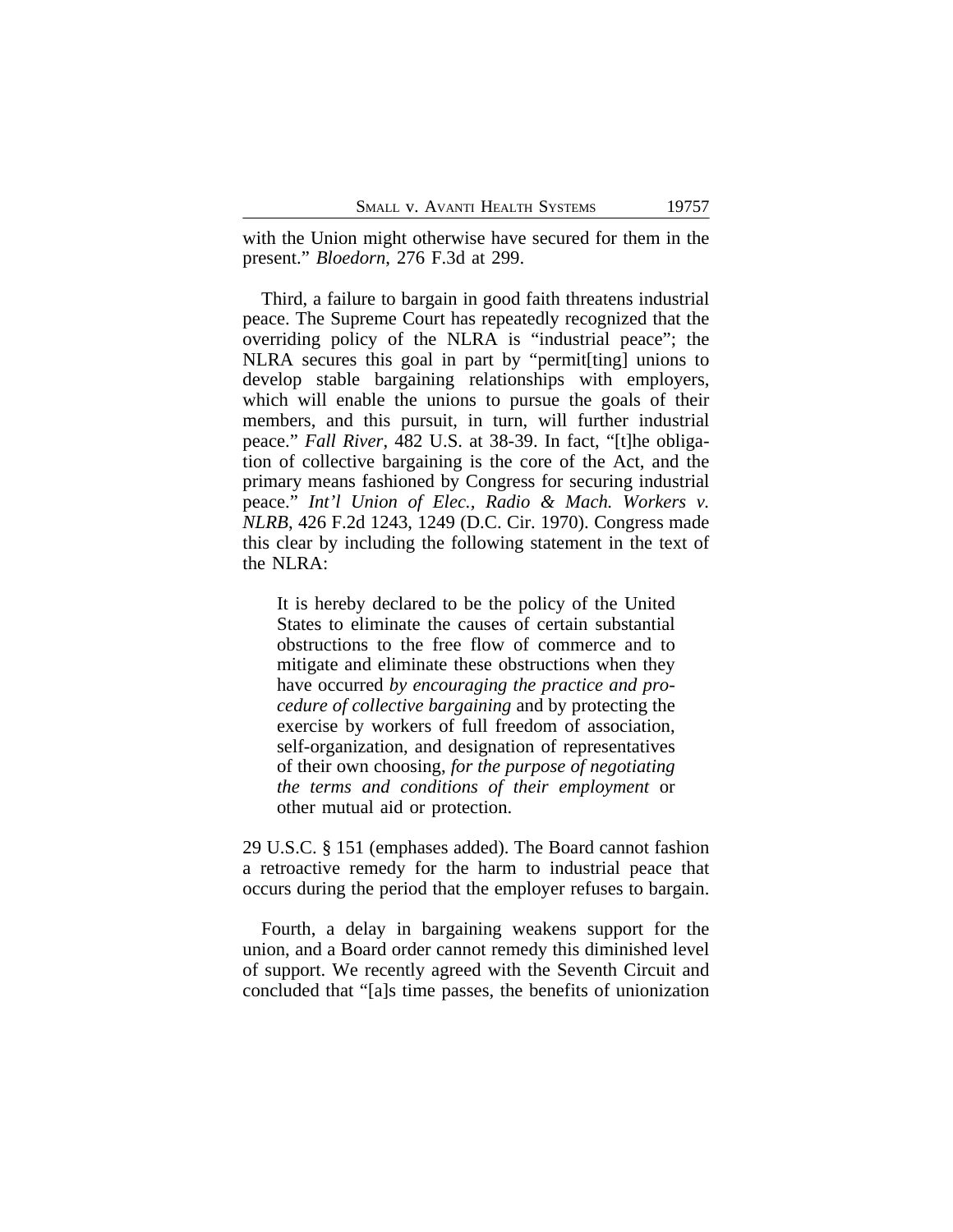are lost and the spark to organize is extinguished. The deprivation to employees from the delay in bargaining and the diminution of union support is immeasurable." *Frankl*, 2011 WL 3250637, at \*23 (quoting *NLRB v. Electro-Voice, Inc.*, 83 F.3d 1559, 1573 (7th Cir. 1996)); *see also Machine Workers*, 426 F.2d at 1249.**<sup>17</sup>**

As the NLRB held nearly seventy years ago:

Employees join unions in order to secure collective bargaining. Whether or not the employer bargains with a union chosen by his employees is normally decisive of its ability to secure and retain its members. Consequently, the result of an unremedied refusal to bargain with a union, standing alone, is to discredit the organization in the eyes of the employees, to drive them to a second choice, or to persuade them to abandon collective bargaining altogether.

*Frankl*, 2011 WL 3250637, at \*23 (quoting *Karp Metal Prods. Co.,* 51 N.L.R.B. 621, 624 (1943)). Once the union's support has diminished, it will likely suffer irreparable harm because "[w]ith only limited support . . . the Union will be unable to bargain effectively regardless of the ultimate relief granted by the board." *Dunn*, 241 F.3d at 667.

**[14]** CHHP attempts to distinguish our recent opinion in *Frankl* by arguing that in *Frankl* there was evidence in the record that the employer negotiated in bad faith, whereas in this case CHHP simply failed to negotiate at all. Although this is an accurate description of the facts in *Frankl,* it is not a per-

**<sup>17</sup>**The NLRB process sometimes takes years to conclude; but, "[t]ime is usually of the essence [in labor disputes]." *Frankl*, 2011 WL 3250637, at \*1 (quoting *Miller*, 19 F.3d at 455 n.3) (alterations in original). "Congress recognized that delay is inherent in the procedures which it prescribed for settling labor disputes. That delay was cited as the reason for enacting section[ ] 10(j)." *Levine v. C & W Mining Co.*, 610 F.2d 432, 437 (6th Cir. 1979).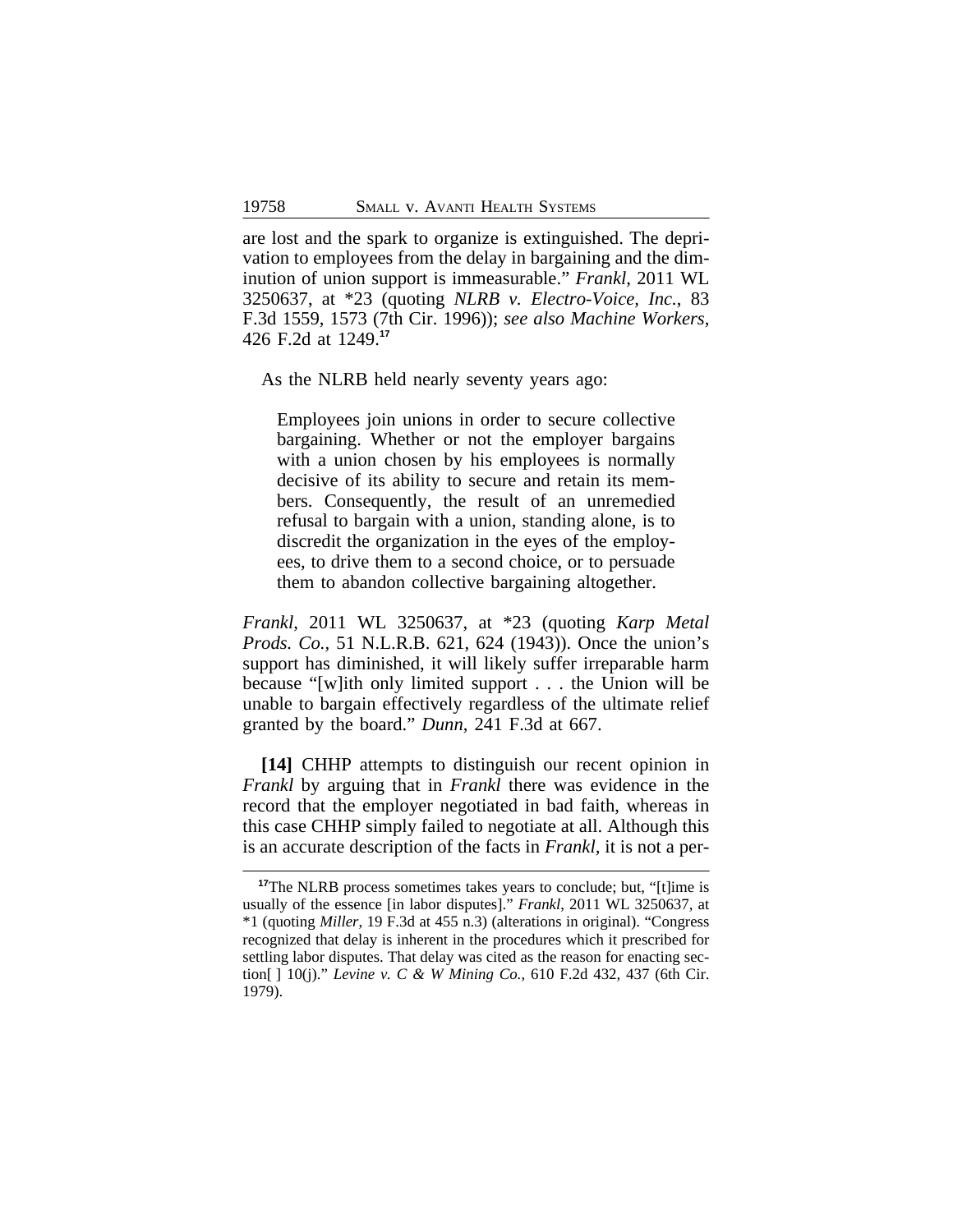suasive means of distinguishing it with regard to the likelihood of irreparable harm. Irreparable harm is at least as likely to follow from a failure to bargain at all as from bargaining in bad faith. *Frankl* did not require that the Director demonstrate bad faith bargaining as opposed to a failure to bargain at all. In fact, *Frankl* observed that a "failure to bargain in good faith[ ] has long been understood as likely causing an irreparable injury to union representation." *Frankl*, 2011 WL 3250637, at \*23. The text of the NLRA makes it illegal for an employer to "refuse to bargain," 29 U.S.C.  $\S$  158(a)(5), and then defines the obligation to bargain as *including* an obligation to do so in good faith, 29 U.S.C. § 158(d). Under the NLRA, if the union represents a majority of employees, an employer must bargain with that union *and* must do so in good faith. Under CHHP's proposed rule, however, the Director could establish a likelihood of irreparable harm if the employer did bargain but did so in bad faith, but could not meet this standard if the employer simply refused to engage in any bargaining.**<sup>18</sup>** Such a distinction is contrary to our caselaw, common sense, and the text of the NLRA. In many ways a refusal to bargain at all is more harmful than bargain-

**<sup>18</sup>**In addition, CHHP asserted at oral argument that we should also require the Director to show that the employer was engaged in anti-union activities, such as retaliatory firings of union members before finding a likelihood of irreparable harm. We rejected this argument in *Frankl* when we found a likelihood of irreparable harm resulting both from the failure to bargain in good faith *and* from the employer's retaliatory firing of union members. *See Frankl*, 2011 WL 3250637, at \*23. As discussed above, CHHP's failure to bargain is likely to cause irreparable injury. We do note, however, that even if anti-union animus were required, and it is not, there is evidence in the record of such anti-union animus. First, Karykeion told the CNA that CHHP "would do whatever was necessary to make[ ] sure they didn't have the Union," and CHHP insisted that Karykeion reject the CBA before the purchase of Community was completed. Second, as the likelihood of success discussion demonstrates, under any interpretation of the numbers, the CNA represented a majority of the RNs in the bargaining unit. CHHP's implausible attempts to twist the numbers, including such tactics as labeling RNs as union incumbents on one list but not another, provide further evidence of anti-union animus.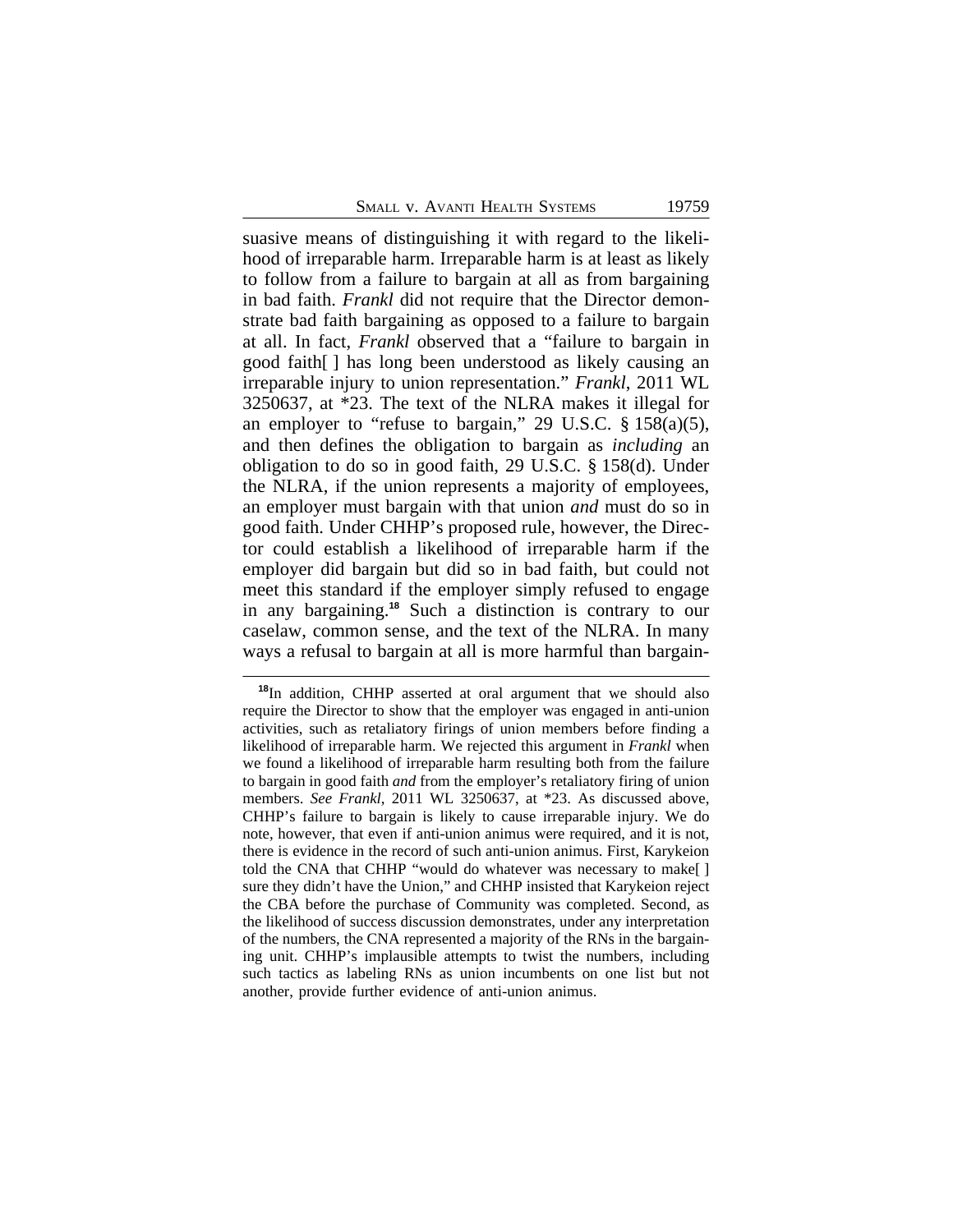ing but doing so in bad faith. As the Supreme Court held in *NLRB v. Jones & Laughlin Steel Corp.*, 301 U.S. 1 (1937),

[e]xperience has abundantly demonstrated that the recognition of the right of employees to selforganization and to have representatives of their own choosing for the purpose of collective bargaining is often an essential condition of industrial peace. *Refusal to confer and negotiate* has been one of the most prolific causes of strife. This is such an outstanding fact in the history of labor disturbances that it is a proper subject of judicial notice and requires no citation of instances.

*Id.* at 42 (emphasis added).

**[15]** The requirement that the bargaining be done in good faith is the second-part of a two-part analysis; the first requirement is that the employer recognize and enter into bargaining with the union. In other words, a failure to bargain at all is a *per se* failure to bargain in good faith. The Supreme Court erased any doubt on this question nearly fifty years ago in *NLRB v. Katz*, 369 U.S. 736 (1962):

The duty 'to bargain collectively' enjoined by  $\S$  8(a)(5) is defined by  $\S$  8(d) as the duty to 'meet ... and confer in good faith with respect to wages, hours, and other terms and conditions of employment.' Clearly, the duty thus defined may be violated without a general failure of subjective good faith; for there is no occasion to consider the issue of good faith if a party has refused even to negotiate in fact- 'to meet . . . and confer'-about any of the mandatory subjects.

#### *Id.* at 742-43.

**[16]** In sum, a failure to bargain at all is likely to cause irreparable harm "absent some unusual circumstance indicat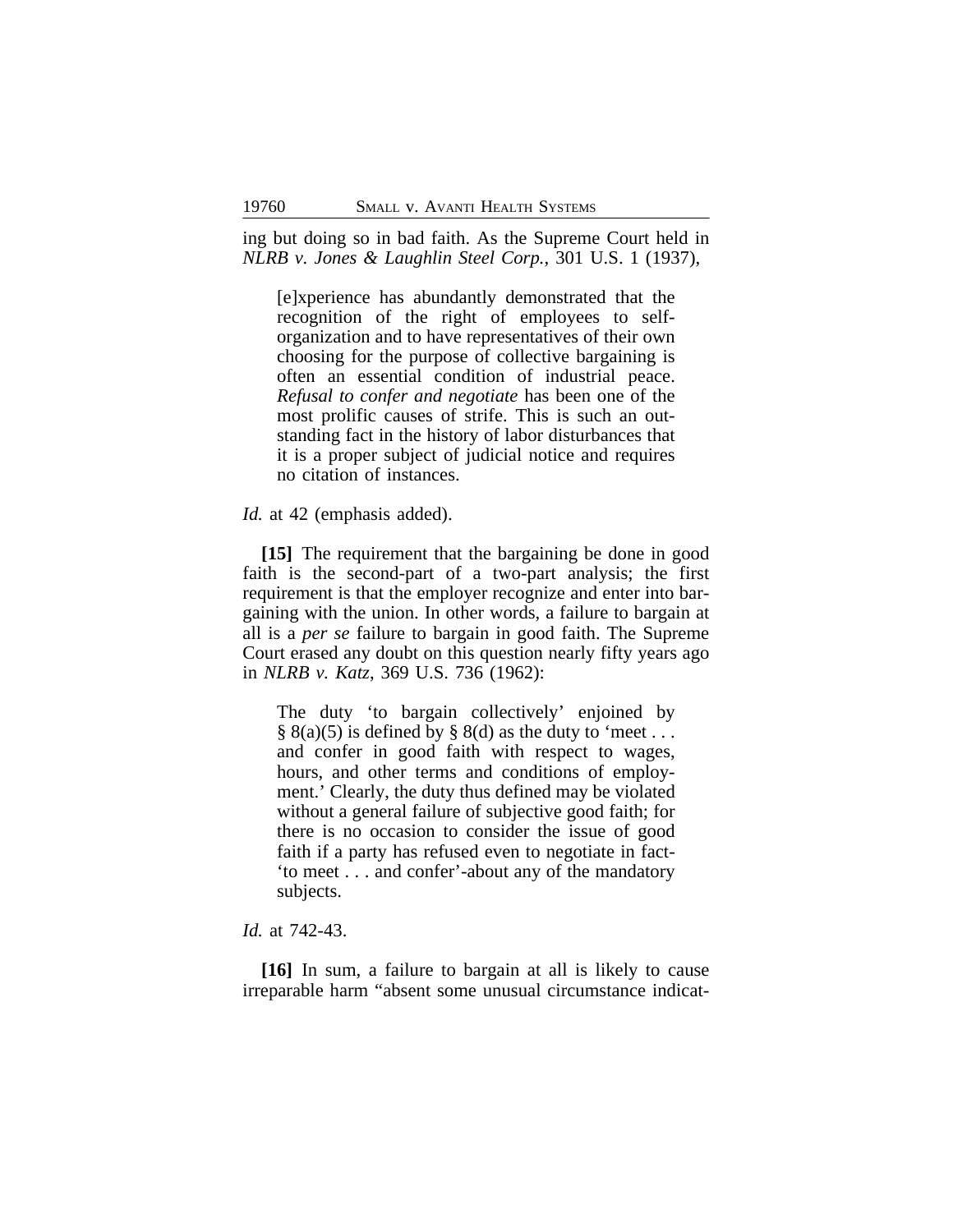ing that union support is not being affected or that bargaining could resume without detriment as easily later as now." *Frankl*, 2011 WL 3250637, at \*23. Those unusual circumstances are not present here, and therefore the district court did not abuse its discretion in finding a likelihood of irreparable harm.

**2.**

Moreover, even if a failure to bargain in good faith were not ordinarily enough to establish irreparable harm, the Supreme Court has found that employees' general interest in "being represented as soon as possible" is "especially heightened in a situation where many of the successor's employees, who were formerly represented by a union, find themselves after the employer transition in essentially the same enterprise, but without their bargaining representative." *Fall River*, 482 U.S. at 50. The Court discussed the irreparable harm that would result from the failure to recognize the union in the successor employer context: "[h]aving the new employer refuse to bargain with the chosen representative of these employees 'disrupts the employees' morale, deters their organizational activities, and discourages their membership in unions.' " *Id.* (quoting *Franks Bros Co. v. NLRB*, 321 U.S. 702, 704 (1944)).**<sup>19</sup>** We agree with the Seventh Circuit that *Fall River* guides our irreparable harm inquiry in the successor employer context. *See Bloedorn*, 276 F.3d at 298 (quoting extensively from *Fall River*). In fact, as the Seventh Circuit held, "[g]iven the uncertainties that both the union and its members face during the transition, a successor's refusal to recognize the union . . . inflicts a particularly potent wound

**<sup>19</sup>**Of course, the Supreme Court noted that employers must also be able to rearrange their businesses when the need arises, and therefore employers are not obligated to bargain with the union if union incumbents do not comprise a majority of the bargaining unit at the successor employer. *Fall River*, 482 U.S. at 40. Here, as discussed above, the Director is likely to succeed on the merits of his claim that incumbents do constitute a majority of the bargaining unit.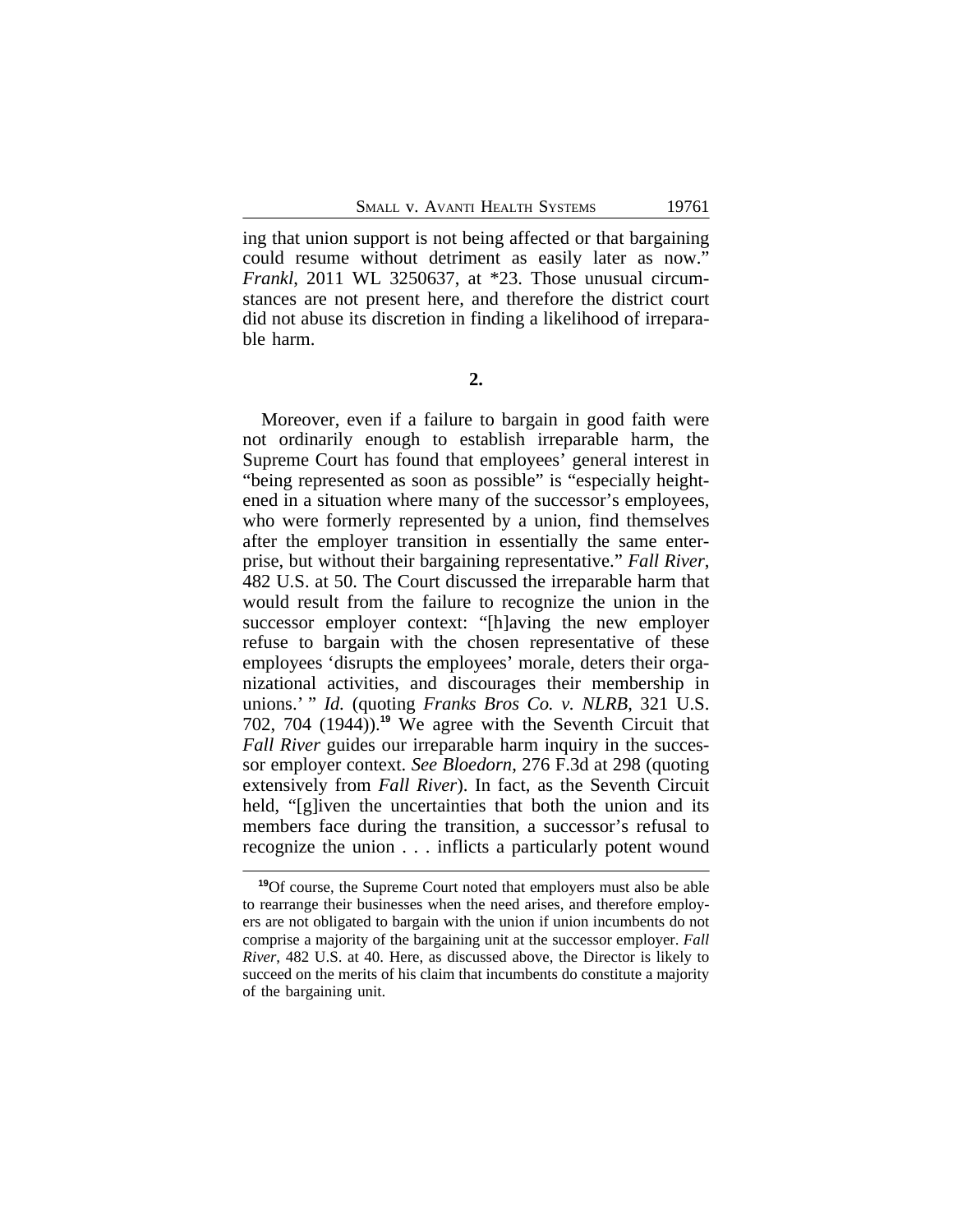on the union and its members." *Id.* Moreover, "[t]he longer that the successor employer is permitted to benefit from a state of affairs that its own wrongdoing has brought about, the less likely it is that a final order in the Board's favor will be able to redress the wrongs that have been done and to restore the status quo ante." *Id.* at 300.

**3.**

CHHP also argues that the Director has not demonstrated a likelihood of irreparable harm because the CNA could have sought a new election, thereby demonstrating that injunctive relief is not the only way to protect the CNA's interests. However, unions are entitled to a presumption of majority support after they are certified by the NLRB. *Fall River*, 482 U.S. at 39. In a successor employer situation, "the successor's duty is to recognize and bargain with the union from the outset, not simply to permit a new vote on the matter." *Bloedorn*, 276 F.3d at 298. As discussed above, without an injunction, the union is likely to lose support, and thus, an election at some future date would not be an adequate legal or equitable remedy.**<sup>20</sup>**

**<sup>20</sup>**CHHP relies on *McDermott* to argue that the Director's delay in filing the petition undermines his claim of irreparable harm. However, the *McDermott* court recognized that "delay by itself is not a determinative factor in whether the grant of interim relief is just and proper." 593 F.3d at 958 (internal quotation marks omitted). *McDermott* found that "delay is only significant if the harm has occurred and the parties cannot be returned to the status quo or if the board's final order is likely to be as effective as an order for interim relief." *McDermott*, 593 F.3d at 965. As we noted in *Frankl*, *McDermott* is distinguishable because in *McDermott*, we were applying a heightened standard due to the employer's First Amendment interests. *See Frankl*, 2011 WL 3250637, at \*24 (citing *McDermott*, 593 F.3d at 958). Here, there are no such interests. Moreover, in *McDermott* we were deferentially reviewing the denial of an injunction, whereas in this case we are deferentially reviewing the grant of an injunction. *See id.* at \*25. Finally, in *McDermott*, the remedy at issue was reinstatement of employees, and we noted that "the parties appear[ed] to be waiting for the Board's adjudication." *McDermott*, 593 F.3d at 965. Here, the question is one of good faith bargaining, and just as in *Frankl*, the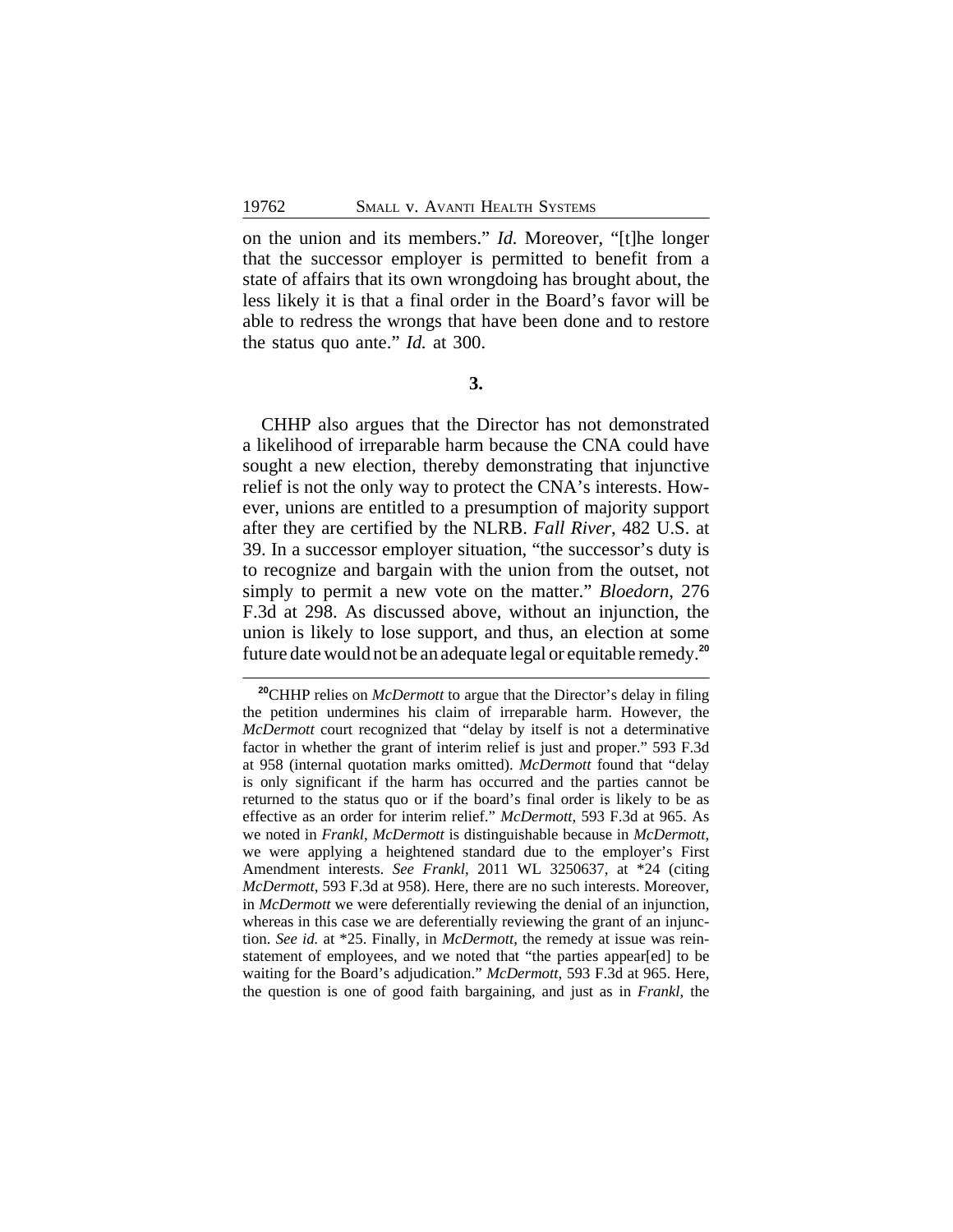As the *Frankl* court held, the "same evidence and legal conclusions" relevant to likelihood of success, "along with permissible inferences regarding the likely interim and longrun impact of the unfair labor practices that were likely to be found, preclude the conclusion that the District Court abused its discretion in finding a likelihood of irreparable harm." *Frankl*, 2011 WL 3250637, at \*23. Here permissible inferences regarding the impact of the failure to bargain in good faith lead us to conclude that the district court did not abuse its discretion in finding a likelihood of irreparable harm.

#### **C. Balance of the Equities**

**[17]** "In considering the balance of hardships, the district court must take into account the probability that declining to issue the injunction will permit the alleged unfair labor practice to reach fruition and thereby render meaningless the Board's remedial authority." *Frankl*, 2011 WL 3250637, at \*25 (quoting *Miller*, 19 F.3d at 460) (internal brackets omitted). Without an injunction, CHHP "will have succeeded at least for now in its efforts to resist the union organizing effort." *Dunn*, 241 F.3d at 667 (quoting *Levine*, 465 F. Supp. at 694). Additionally, if support for the CNA decreases without an injunction, the CNA "will be unable to bargain effectively regardless of the ultimate relief granted by the [NLRB]." *Id*. Therefore, "the District Court's determination

## **4.**

union in this case is willing and able to represent the workers. Thus, "the possibility that a collective bargaining agreement could be reached in the interim and statutory rights restored qualifies as relief that could not be achieved retroactively through an NLRB order." *Frankl*, 2011 WL 3250637, at \*25. Moreover, in *Frankl* we held that delay did not undermine the Director's irreparable harm argument even though there was a nearly three year delay. *Id.* at \*24. Here, the Director filed a § 10(j) petition less than three months after the union filed an unfair labor practice complaint.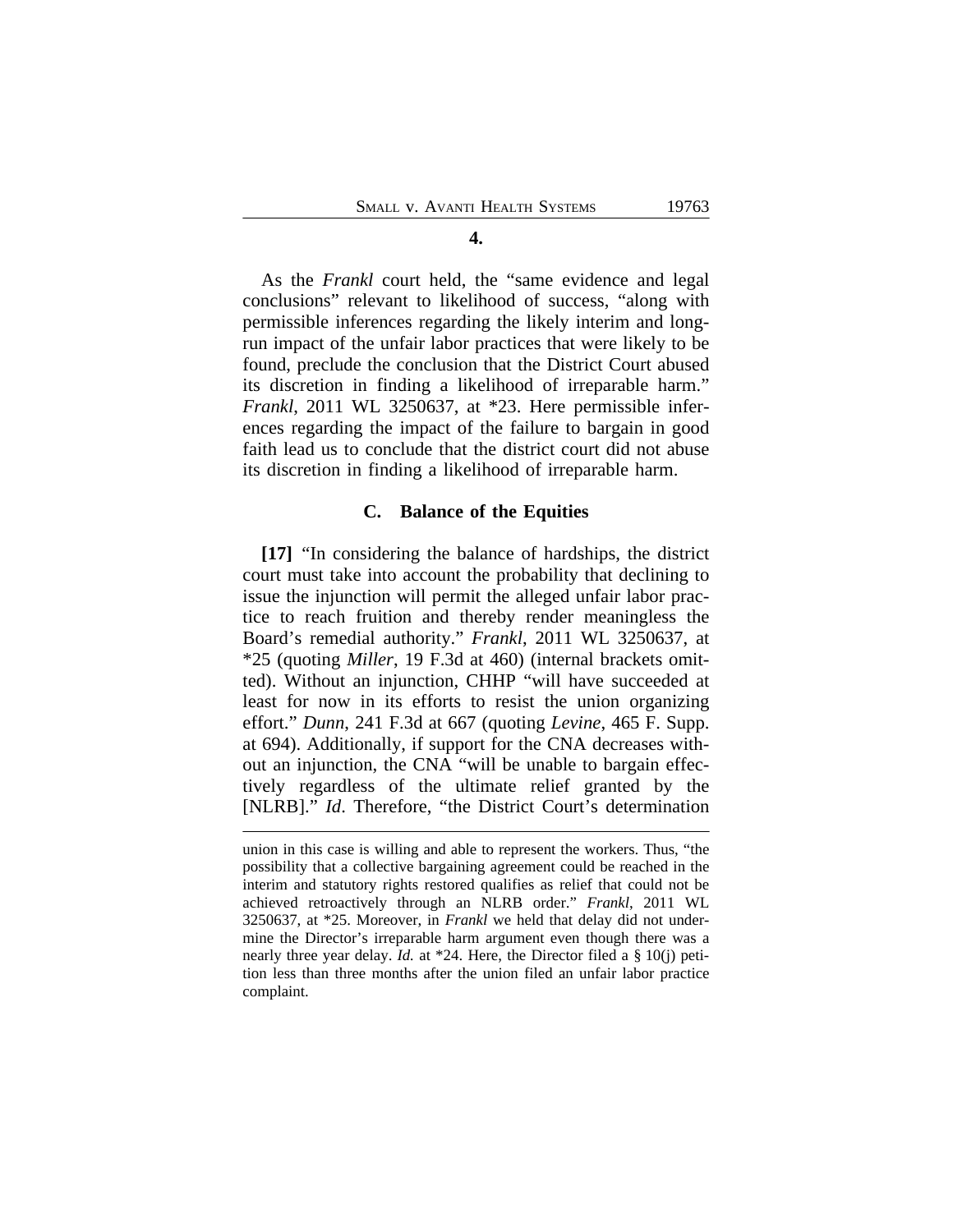that the Regional Director had shown likely irreparable harm to the collective bargaining process meant that there was also considerable weight on his side of the balance of the hardships." *Frankl*, 2011 WL 3250637, at \*25.

[18] On the other side of the balance of the equities, when "[t]he company is not compelled to do anything except bargain in good faith," the risk from a bargaining order is "minimal." *Dunn*, 241 F.3d at 667. The employer is not required by such an order to do anything that would cause it harm; it need do nothing more than follow the ordinary obligations of an employer under the law. If the injunction is upheld, CHHP would of course suffer the financial and administrative costs of good faith bargaining; these costs, however, are borne by both the union and the employer and are comparatively minor. *Id.* at 668.

CHHP argues that the district court erred because it failed to consider that Community recently emerged from bankruptcy. Therefore, CHHP argues, a preliminary injunction would not just include bargaining costs, but would threaten Community's viability.**21** CHHP alleges that to reach an agreement with the CNA, it:

will almost certainly have to agree to one or more of the contractual provisions that led Community down the path to bankruptcy in the first place. If the ordered negotiations are unsuccessful, [CHHP] will be faced with the prospect of a strike, which would be equally disastrous, not only to Community's

**<sup>21</sup>**Of course, CHHP has not shown that the CBA for RNs led to Karykeion's bankruptcy. RNs are just one part of a hospital's staff; Karkyeion employed hundreds of other employees. Moreover, even if the CBA had led to the bankruptcy, as discussed above, CHHP is not required to adopt the CBA; in addition, according to CHHP's own assertions, it has already fixed several of the cost overruns that led to the bankruptcy in the first place.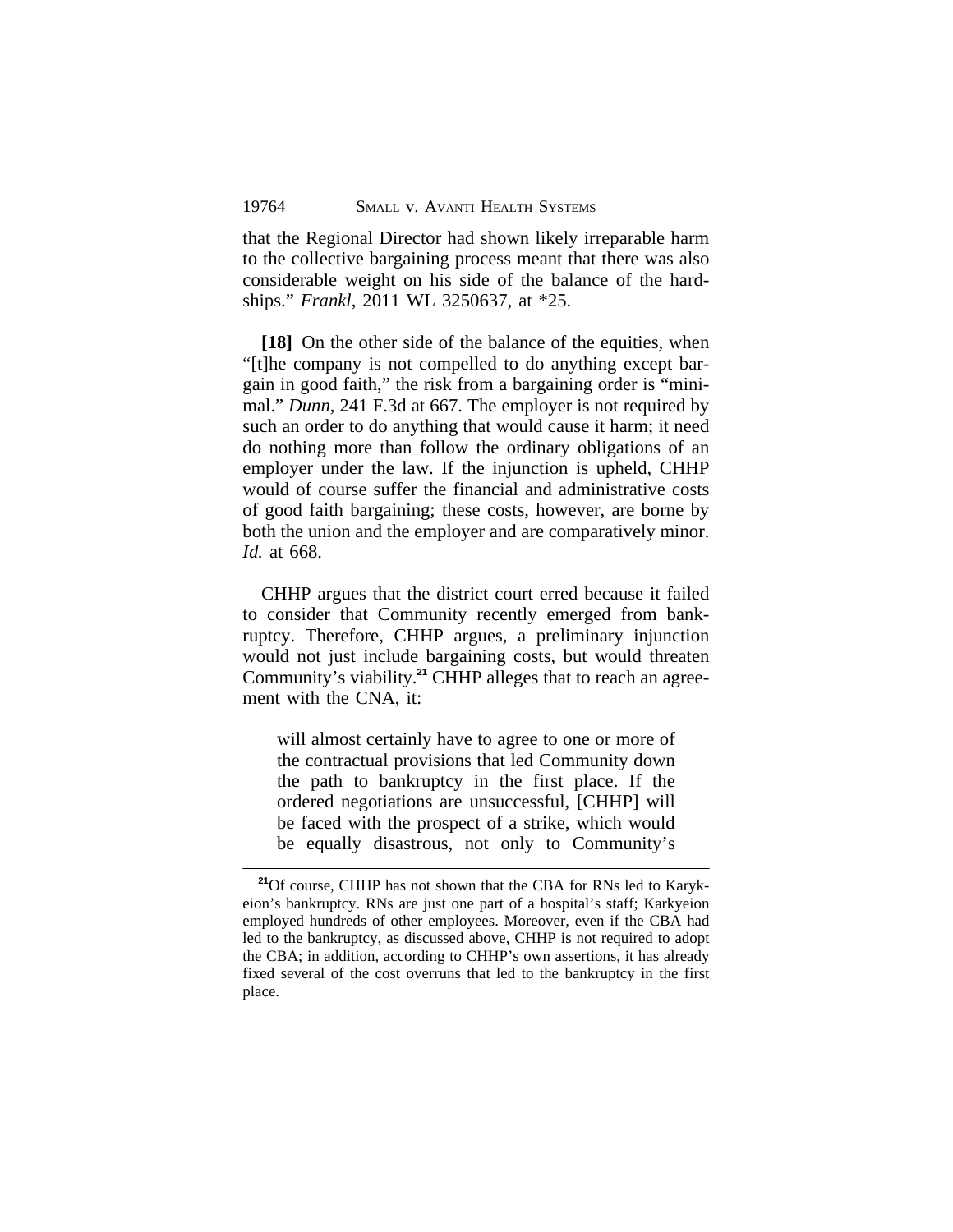financial viability, but to the availability of health care services to the community.

CHHP does not explain why we should assume that the CNA would be so unreasonable as to insist on terms that would put Community out of business.**<sup>22</sup>** More important, even if the CNA does persist in its demand that CHHP adopt Karykeion's contractual provisions, CHHP is not required to acquiesce in this demand. The district court merely ordered CHHP to bargain in good faith. In so bargaining, "[a]n employer is not required to make concessions or yield any position fairly maintained, but is obliged to make *some* reasonable effort in *some* direction to compose his differences with the union." *Frankl*, 2011 WL 3250637, at \*19 (internal quotation marks and citations omitted) (quoting *Regency Serv. Carts, Inc.*, 345 N.L.R.B. 671, 671 (2005)).

**[19]** Finally, CHHP argues that if the NLRB ultimately sides with CHHP, it would face the "impossible prospect of 'undoing' its agreement," thereby creating "unexplained levels of uncertainty which [would] result in extreme prejudice" to CHHP. CHHP's argument would lead to the conclusion that a district court in  $\S 10(i)$  proceedings could never order the parties to bargain in good faith. *See Dunn*, 241 F.3d at 669. As we explained above, our cases reject any such conclusion. Moreover, "the union should not bear the burden of

**<sup>22</sup>**Indeed many unions across the country have agreed to contract concessions in order to protect the long-term viability of their companies and their jobs. *See* Terrence Dopp, *New Jersey Turnpike Board Accepts Givebacks to Avoid Firings*, Bloomberg Businessweek, July 1, 2011, http://www.bloomberg.com/news/2011-04-29/new-jersey-turnpike-boardaccepts-toll-worker-givebacks-to-avoid-firings.html (noting that unions agreed to "nearly all stipulations sought by the authority," including voting to accept wage cuts, in order to save jobs); David Bailey, *UAW workers ratify concessions to Ford*, Reuters, Mar. 9, 2009, http://www.reuters.com/ article/2009/03/09/us-ford-uaw-idUSTRE5286AI 20090309 (noting that the United Auto Workers had agreed to contract concessions "in order to be part of the solution" to the problems facing Ford during the recession).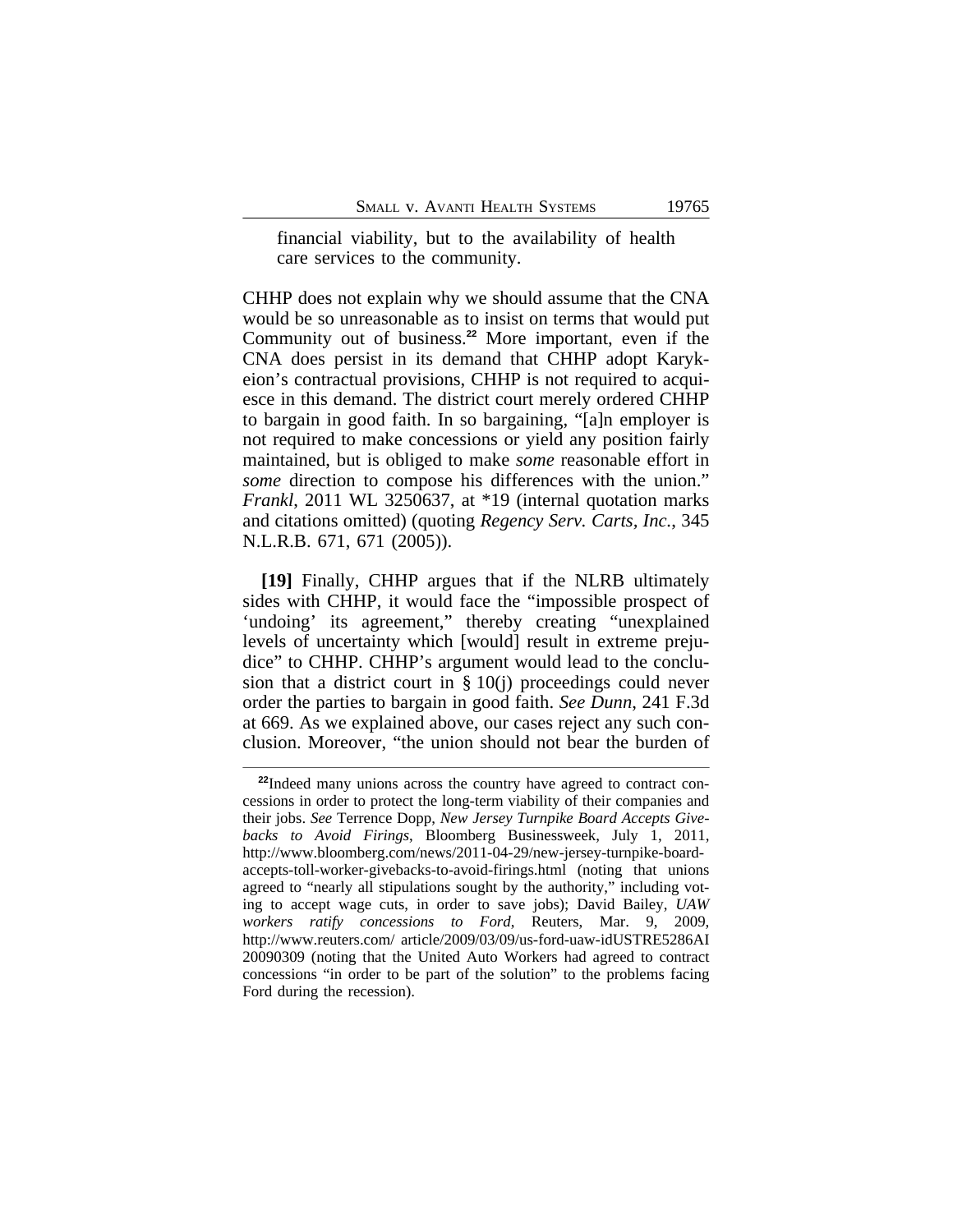recovering from the company's illegal activities." *Dunn*, 241 F.3d at 668.**<sup>23</sup>** Weighing these competing interests, we hold that it was not an abuse of discretion for the district court to find that the balance of equities weighed in favor of granting an injunction.

#### **D. Public Interest**

**[20]** Lastly, the district court found that "it would be in the public interest to recognize the CNA as the collective bargaining representative pending ultimate determination of the alleged unfair labor practices." "In § 10(j) cases, the public interest is to ensure that an unfair labor practice will not succeed because the Board takes too long to investigate and adjudicate the charge." *Frankl*, 2011 WL 3250637, at \*26 (quoting *Miller*, 19 F.3d at 460). Moreover, the public interest favors applying federal law correctly. *See N.D. v. Haw. Dep't of Educ.*, 600 F.3d 1104, 1113 (9th Cir. 2010) ("[I]t is obvious that compliance with the law is in the public interest."). Therefore, "ordinarily . . . when, as here, the Director makes a strong showing of likelihood of success and of likelihood of irreparable harm, the Director will have established that preliminary relief is in the public interest." *Frankl*, 2011 WL 3250637, at \*26. The district court did not abuse its discretion in finding that the public interest supports the grant of a preliminary injunction.

**[21]** In sum, the district court correctly applied the *Winter* factors and did not abuse its discretion in granting the preliminary injunction.

**<sup>23</sup>**Moreover, the CNA and CHHP would be bargaining with the knowledge of the NLRB's continuing proceedings; therefore, any agreements could provide for an exception if the NLRB ultimately ruled for CHHP*. See Asseo v. Pan American Grain Co., Inc*., 805 F.2d 23, 28 (1st Cir. 1986) ("The employer can condition the continued efficacy of an agreement (if indeed any agreement is reached) upon the final disposition by the Board.").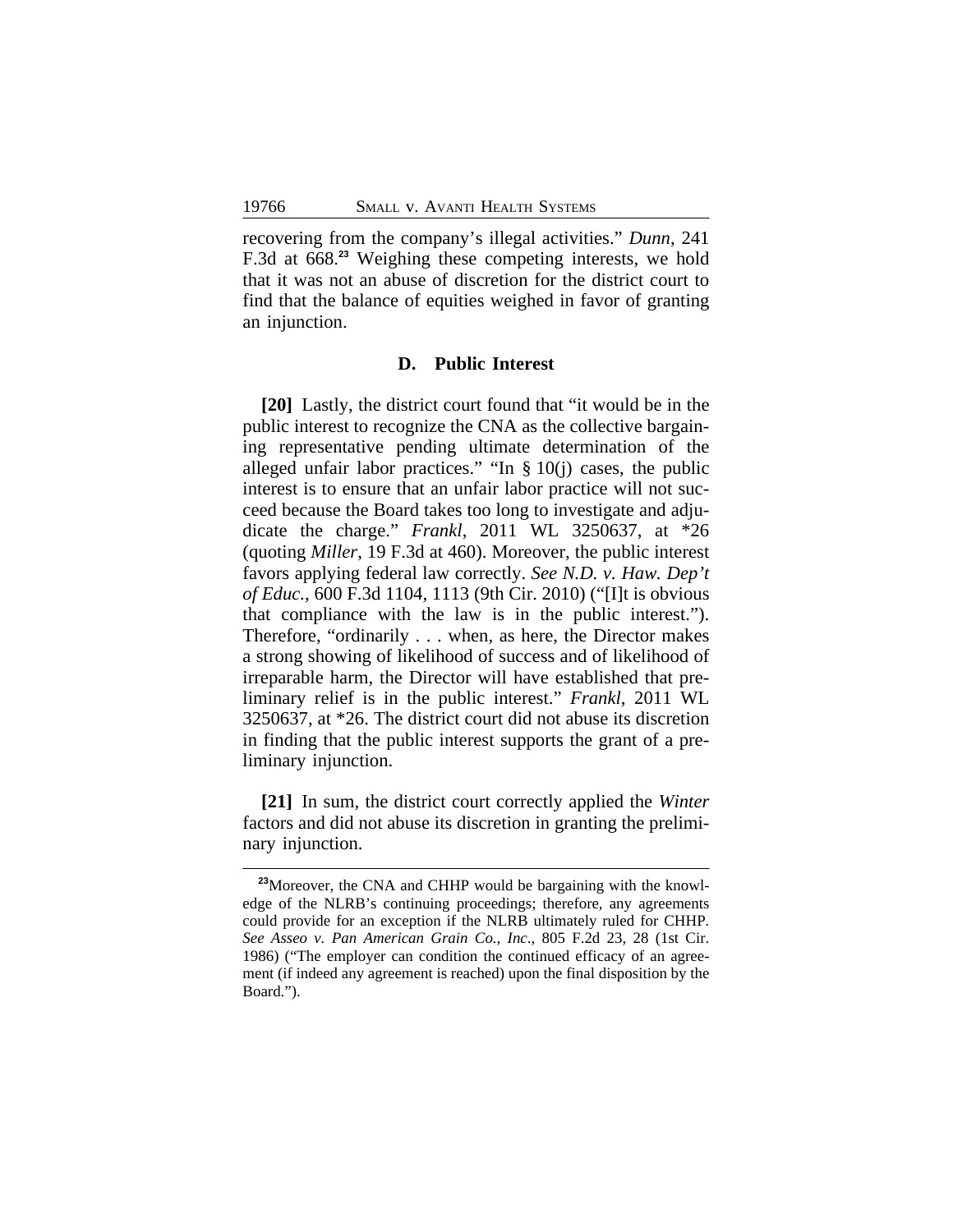# CHHP also argues that even if the injunction was proper under *Winter*, the district court impermissibly infringed on the NLRB's authority. This argument misapprehends the purpose of  $§ 10(i)$ , which is " to preserve the [NLRB's] remedial power while it processes the charge.' " *McDermott*, 593 F.3d at 957 (quoting *Miller*, 19 F.3d at 459-60). The § 10(j) scheme responds to the delay inherent in the NLRB's processes; under § 10(j), the NLRB can petition the courts for an injunction so that it can decide the issue in due course without allowing the unfair labor practice to reach fruition. That is exactly what the Board did here; thus it is illogical to suggest that the grant of an injunction in the circumstances contemplated by the statute infringes on the NLRB's authority as delineated by that statute. Rather, CHHP's argument is, in essence, an implicit attack on the legality of § 10(j), which has been a fundamental part of our labor law for over 60 years and has been regularly applied by the courts throughout that entire period. We reject this argument as clearly contrary to well established law.

CHHP seeks to distinguish this case from others where preliminary injunctions were granted because, CHHP argues, this case involves a "complicated" employee headcount issue. CHHP argues that representational issues should be resolved by the NLRB, not the courts, citing to *Hotel Employees, Restaurant Employees Union, Local 2 v. Marriott Corp.*, 961 F.2d 1464, 1468 (9th Cir. 1992). First, the headcount in this case is not complicated, and to the extent it appears so, it is only due to CHHP's obfuscation of the basis for its employee counts. Moreover, even if this were a complicated issue, the district court's decision is guided by the four W*inter* factors; we reject CHHP's attempt to add in a fifth factor: complexity of the issues.

Second, while *Marriott* did discuss the NLRB's primary jurisdiction over representational issues, it did not deal with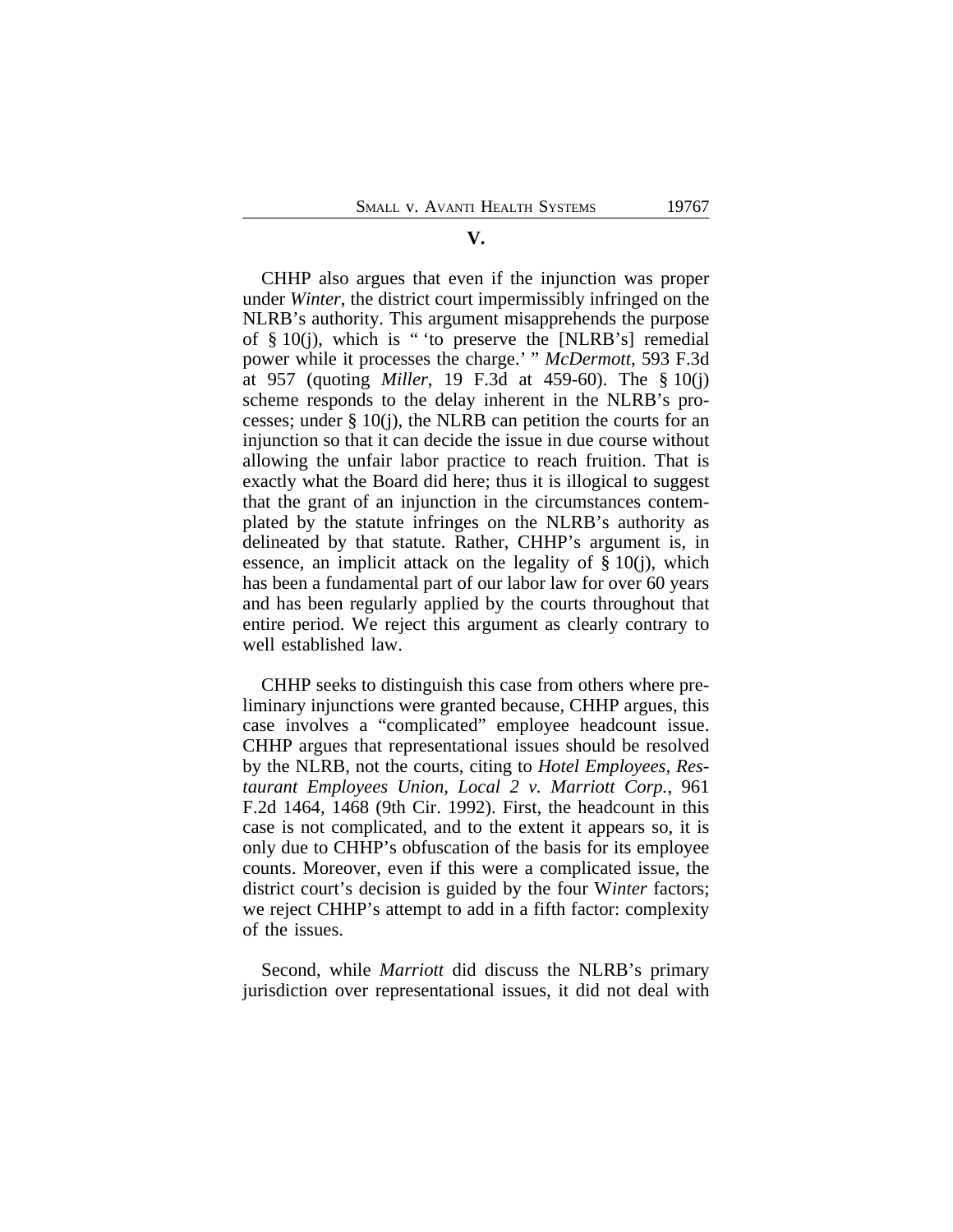successorship issues of the kind we confront here. Successorship issues are not representational issues in the sense *Marriott* discussed. In *Marriott* and what are called "R" cases, the focus of inquiry is the certification or decertification decision. In successorship cases, on the other hand, the question is not whether the union actually is the choice of a majority but whether it *continues* to enjoy incumbent status, such that the obligation to bargain continues unless the union is decertified.

Third, *Marriott* was not a § 10(j) case. The purpose of a § 10(j) injunction is not to decide the issue and remove it from the NLRB's jurisdiction, but rather " 'to preserve the [NLRB's] remedial power while it processes the charge.'" *McDermott*, 593 F.3d at 957 (quoting *Miller*, 19 F.3d at 459- 60); *see also Levine*, 465 F. Supp. at 691 ("By seeking temporary injunctive relief, the Board does not surrender its authority to determine the merits of the charges filed."). The district court's injunction *preserves* rather than *impinges* upon the NLRB's authority.

Finally, CHHP argues that the scope of the injunction impinged on the NLRB's authority because the district court ordered CHHP to embody any agreement in writing.**<sup>24</sup>** In essence, CHHP argues that the district court ordered relief which should only be ordered by the NLRB. But, we recently rejected that exact argument, finding that "in most bad-faith bargaining cases, a § 10(j) remedy *will* be identical, or at least very similar, to the Board's final order." *Frankl*, 2011 WL 3250637, at \*26.**<sup>25</sup>**

**<sup>24</sup>**CHHP also asks for a six-month temporal limitation on the district court's preliminary injunction. The *Frankl* court found that the district court was not required to enter such a limitation and therefore could not have abused its discretion in deciding not to do so. *Frankl*, 2011 WL 3250637, at \*26 n.18. The same logic applies in this case. We also find no error in the district court's request for a status report on compliance with the preliminary injunction.

<sup>&</sup>lt;sup>25</sup>The district court's order in *Frankl* required the parties to "embody" [any] understanding in a signed agreement," the exact language at issue here. *See also Norelli v. HTH Corp.*, 699 F. Supp. 2d 1208, 1208 (D. Haw. 2010).